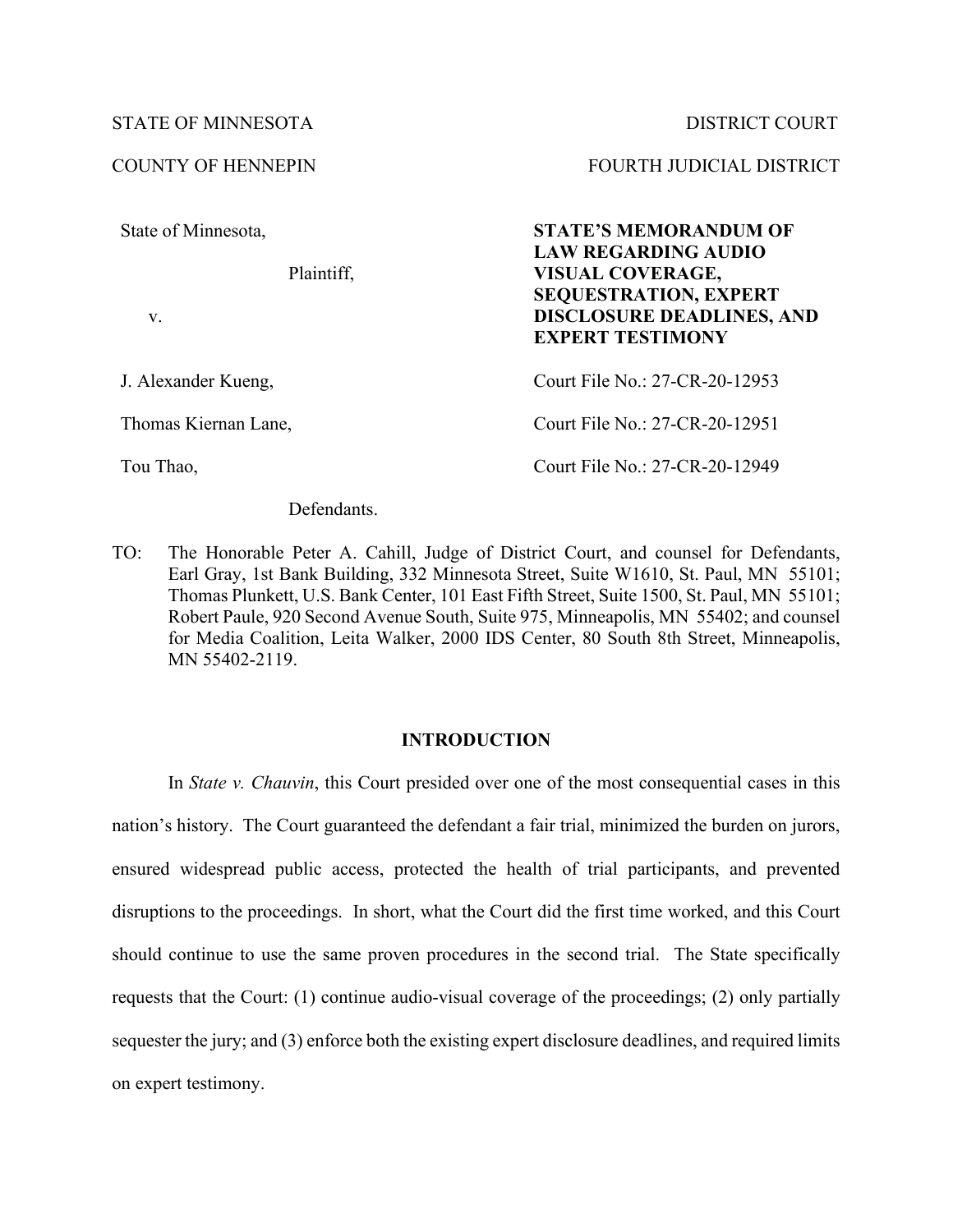*First*, the State reiterates its strong support for audio and video coverage of the proceedings. The *Chauvin* trial demonstrated the benefits of robust public access to this important case and proved that the Court could successfully navigate the concerns animating the State's initial opposition to audio and video coverage. The Court's commendable transparency inspired public confidence in the proceedings and helped ensure calm in Minneapolis and across the country. Subsequent developments—including the *State v. Potter* trial and the Minnesota Supreme Court's efforts to amend the rules of procedure to permit broader audio-video coverage of criminal proceedings—confirm the wisdom of meaningful public access.

The State is particularly concerned about the message this Court could send if it reverses course, after permitting such robust public access in the *Chauvin* trial and initially guaranteeing the public the same degree of access for Defendants' upcoming trial. This case sits in a class of one. It is uniquely related to *Chauvin*, which was already televised. But simply by dint of an unrelated severance motion, this case might be treated radically differently from its companion case. In the public's mind, this trial and *Chauvin* are linked. If this Court eliminates audio-visual coverage at this late hour, the broader public may receive the unintended message that they no longer have the right to observe proceedings. Worse still, the public may wonder what changed to limit their access and potentially lose confidence in the process and its outcome. The State respectfully requests that all Minnesotans and all Americans—not just those who can attend in person—continue to have the ability to watch and evaluate the upcoming proceedings for themselves.

At the same time, broadcasting is necessary because COVID-19 continues to pose dynamic challenges to public health. The State is mindful of Chief Justice Gildea's recent order relaxing masking requirements in light of the current levels of infection. *See* Order Governing the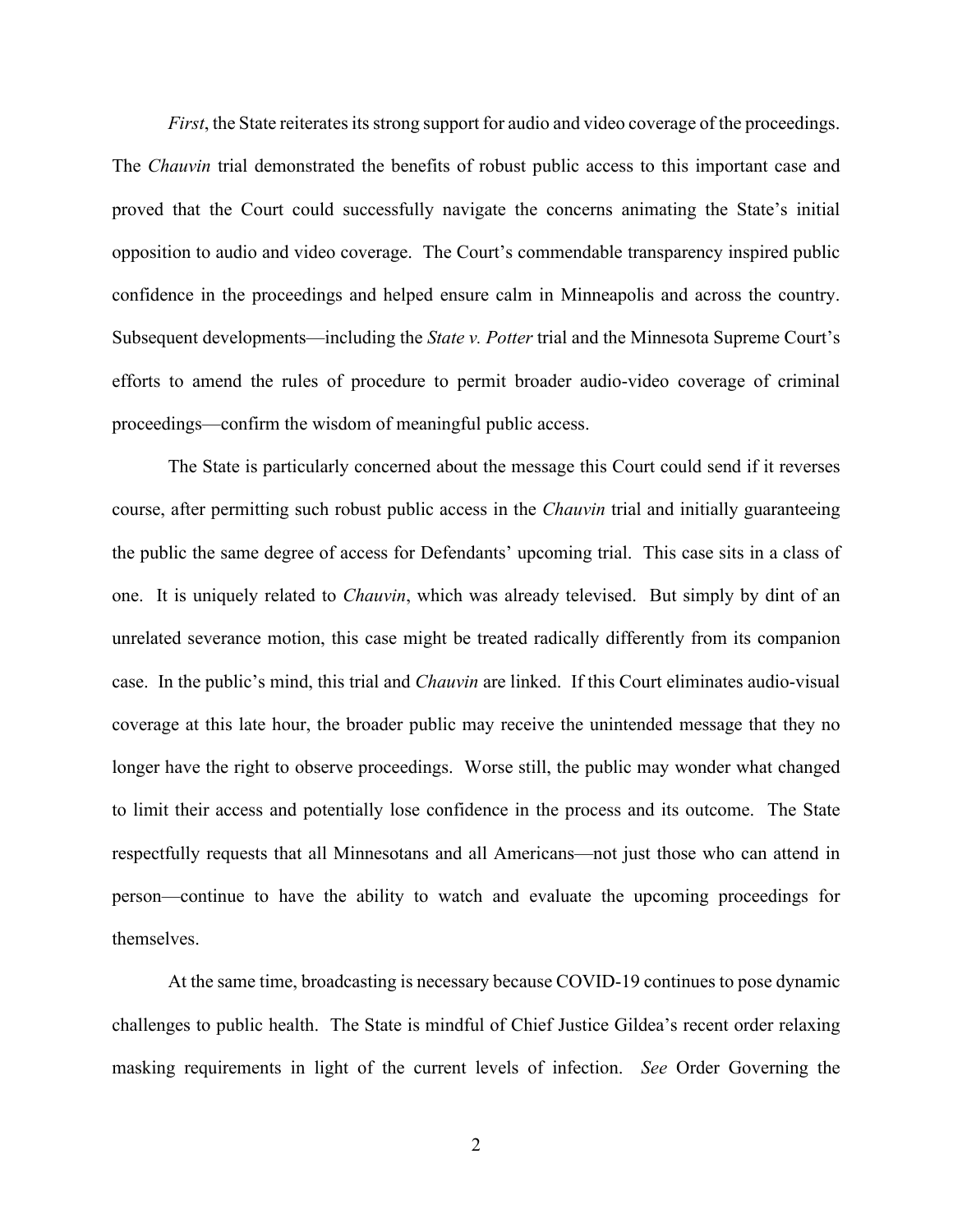Continuing Operations of the Minnesota Judicial Branch, ADM20-8001, at 2 (Minn. Mar. 3, 2022) (Gildea, C.J.) ("Continuing Operations Order"). But although cases are low in Minnesota right now, the rapid wave of cases caused by the Omicron variant this past winter and the current emergence of an even more contagious BA.2 variant suggest that infections could increase rapidly in a short timeframe. Chief Justice Gildea's order contemplates that courts will need to reimpose COVID-19 restrictions where necessary. *Id*. Televising the trial as planned will better enable the Court to confront changing circumstances. Meanwhile, even if infections remain low, these proceedings will face unique risks that participants will be exposed to and contract COVID-19 in crowded courtrooms, given the number of people who are likely to attend. If and when trial participants do contract COVID-19—as happened in the Defendants' recent federal trial—it would disrupt the proceedings. This Court can minimize the risks of disruptions by broadcasting the trial and limiting the number of people congregating in the Hennepin County Government Center.

Finally, in the event the Court chooses not to permit public broadcasting, the State requests the Court grant the State and Defendants access to the audio-visual feed for their own uses. In particular, a remote feed will ensure that family members can easily watch the proceedings at all times, that essential expert witnesses can observe the proceedings without needing to be physically present in the courthouse, and that counsel, including those who test positive, can monitor proceedings remotely.

*Second*, the State fully supports partially sequestering the jury, rather than full sequestration throughout the trial. In *Chauvin*, this Court's partial sequestration order—including escorting the jurors to the courthouse and juror anonymity—avoided the need for full sequestration during the trial and successfully shielded the jurors from risk of exposure to "highly prejudicial matters." Minn. R. Crim. P. 26.03, subd. 5(2). Since *Chauvin*, no new facts have emerged that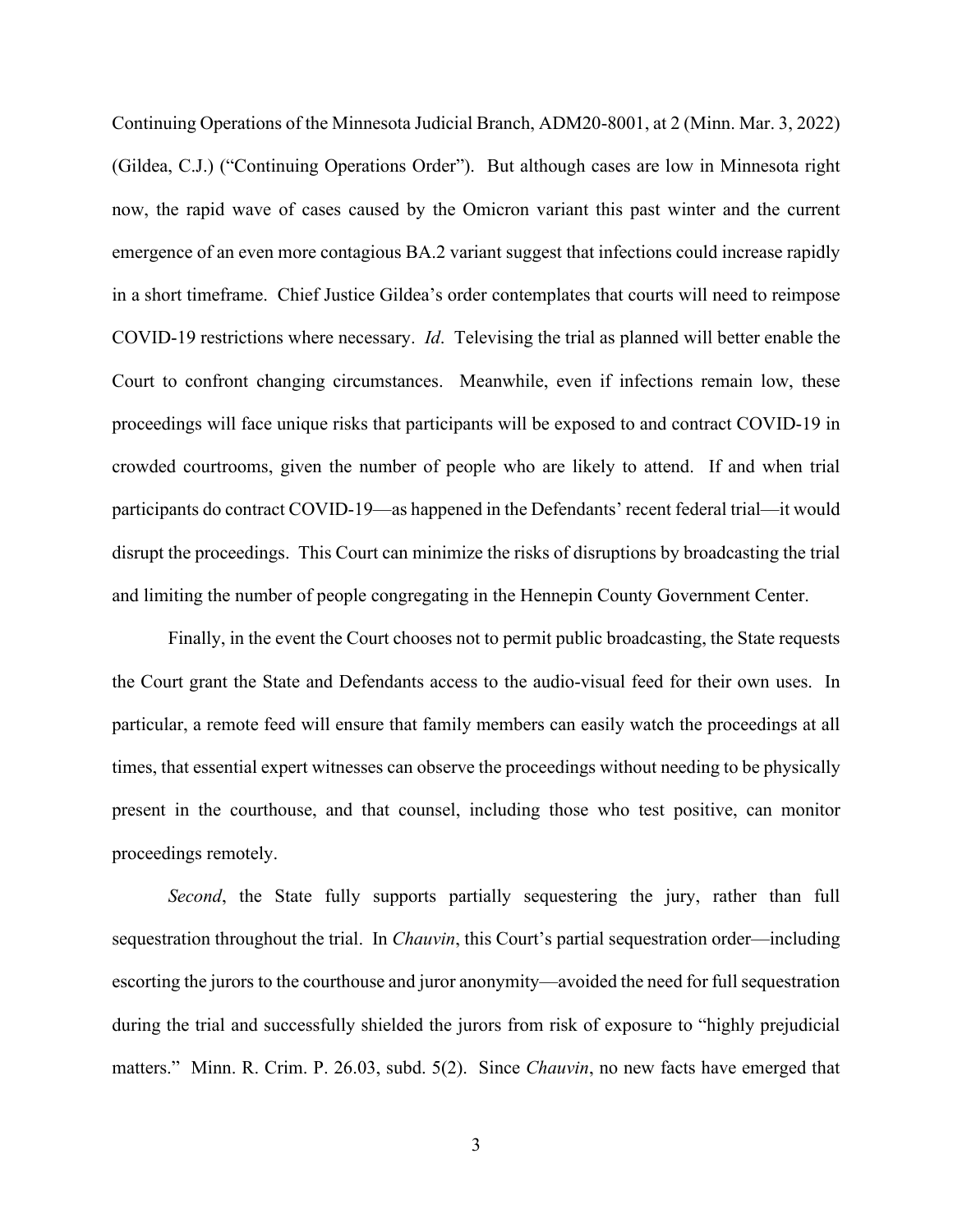require revisiting that proven course. At the same time, research demonstrates that sequestration can impose considerable costs to jurors, particularly for the less privileged and those with childcare or elder-care obligations. The State urges the Court to avoid creating unnecessary burdens for Minnesotans who seek to perform their civic duty.

*Third*, the State opposes any further extension of the expert disclosure deadline beyond the deadline in the Court's previous scheduling order. Defendants have already had more than a year to analyze the State's expert reports and to prepare responsive motions, expert testimony, and adjust their trial strategy accordingly. And this Court has already offered Defendants five opportunities to disclose experts, including once after *Chauvin*. Granting Defendants a sixth opportunity to disclose further experts right before the deadline for motions *in limine* will substantially prejudice the State.

The State further requests that this Court enter an order limiting the testimony of Dr. David Fowler and any other members of The Forensic Panel. Defendants' only expert medical report is a purported collaboration between Dr. Fowler, the report's primary author, and thirteen contributing specialists of various disciplines. As the Court recognized in *Chauvin*, under Rule of Evidence 702, Dr. Fowler may not testify to topics beyond the scope of his expertise in forensic pathology. And under Rule of Evidence 804 and binding Minnesota Supreme Court precedent, he may not testify to other experts' opinions, or that other members of The Forensic Panel "agreed with his opinion." *State v. Bradford*, 618 N.W.2d 782, 793-794 (Minn. 2000). Accordingly, Defendants may introduce the aspects of the report outside of Dr. Fowler's expertise only by calling other members of The Forensic Panel, and only if they have timely provided the State with a summary of those experts' anticipated testimony, findings, opinions, and conclusions, as required under Minnesota Rule of Criminal Procedure 9.02, subd. 1(2)(b).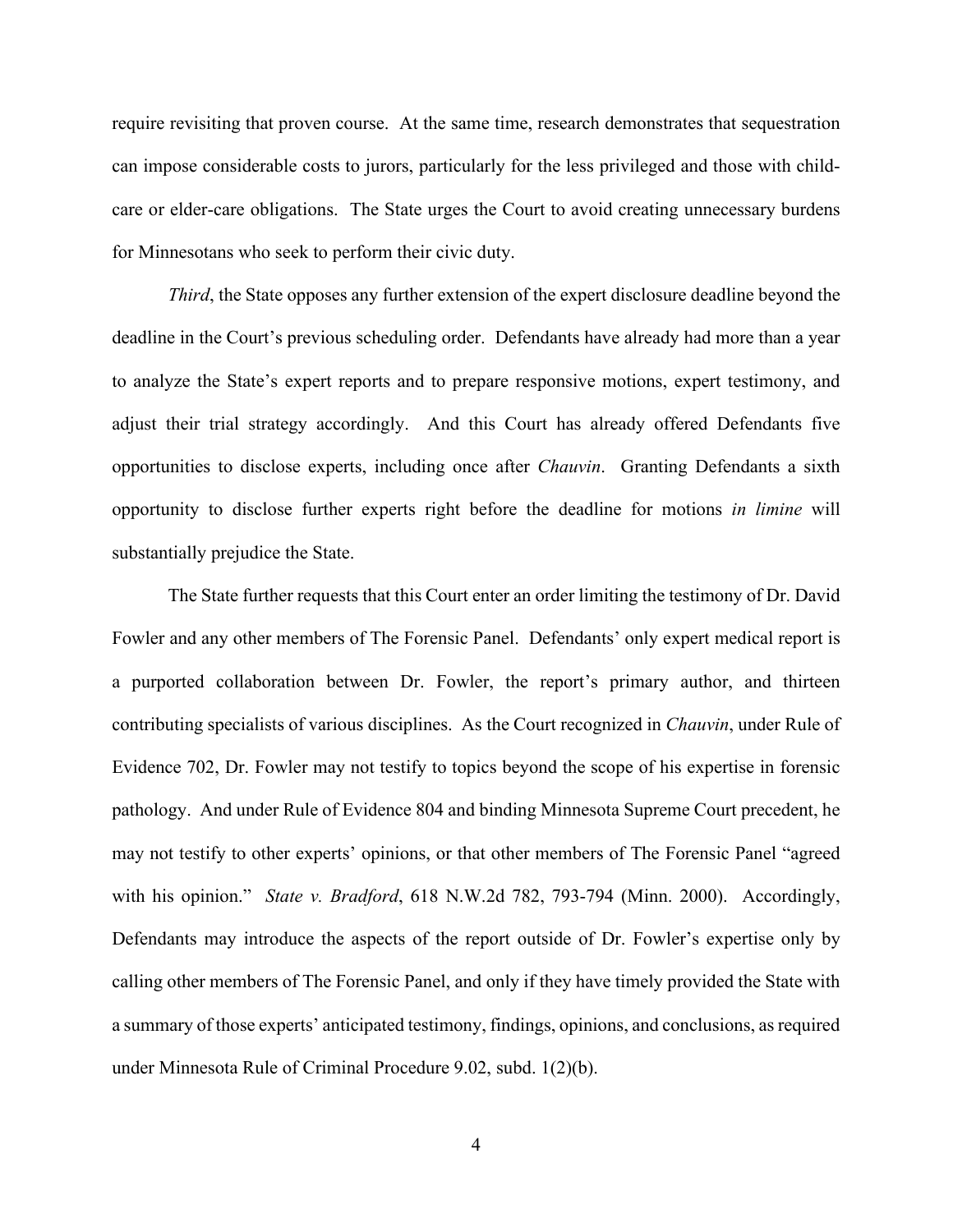#### **ARGUMENT**

#### **I. THIS COURT SHOULD CONTINUE TO BROADCAST THIS TRIAL.**

**1.** Two years ago, when this Court initially ordered audio-visual broadcasting of these proceedings, the Court concluded that "audio and video coverage" was the only way to ensure "meaningful access to the trial for the public and the press." Order Denying Mot. to Reconsider and Amend Order Allowing Audio and Video Coverage of Trial 4 (Dec. 18, 2020) ("2020 AV Order"). At that time, the State opposed the Court's decision. But the *Chauvin* trial proved that the Court could successfully navigate the State's concerns while securing the benefits of truly meaningful public access.

As the State recognized last September, the Court's decision to allow the world into its courtroom was the correct one. There is no doubt that audio-visual broadcasting inspired enormous confidence in the proceedings. Millions of Americans judged for themselves whether the "offender[]" was "being brought to account for [his] criminal conduct by jurors fairly and openly selected." *Press-Enter. Co. v. Super. Ct. of Cal., Riverside Cnty.*, 464 U.S. 501, 509 (1984).

In addition, the "community's ability to observe these proceedings" contributed to the "comparative calm" in Minneapolis during those proceedings. State's Mem. of Law Opposing Mots. to Exclude Audio and Video Recording of Proceedings 13 (Sept. 1, 2021) ("State's 2021 Mem."). "Criminal acts, especially violent crimes, often provoke public concern, even outrage and hostility." *Press-Enter. Co.*, 464 U.S. at 508-509. As the United States Supreme Court has recognized, "openness" provides a "community therapeutic value." *Id*. at 508 (internal quotation marks omitted). In *Chauvin*, the ability for every person to see that "the criminal justice system [was] functioning" provided "an outlet" for the public's "understandable reactions and emotions." *Id*. at 509.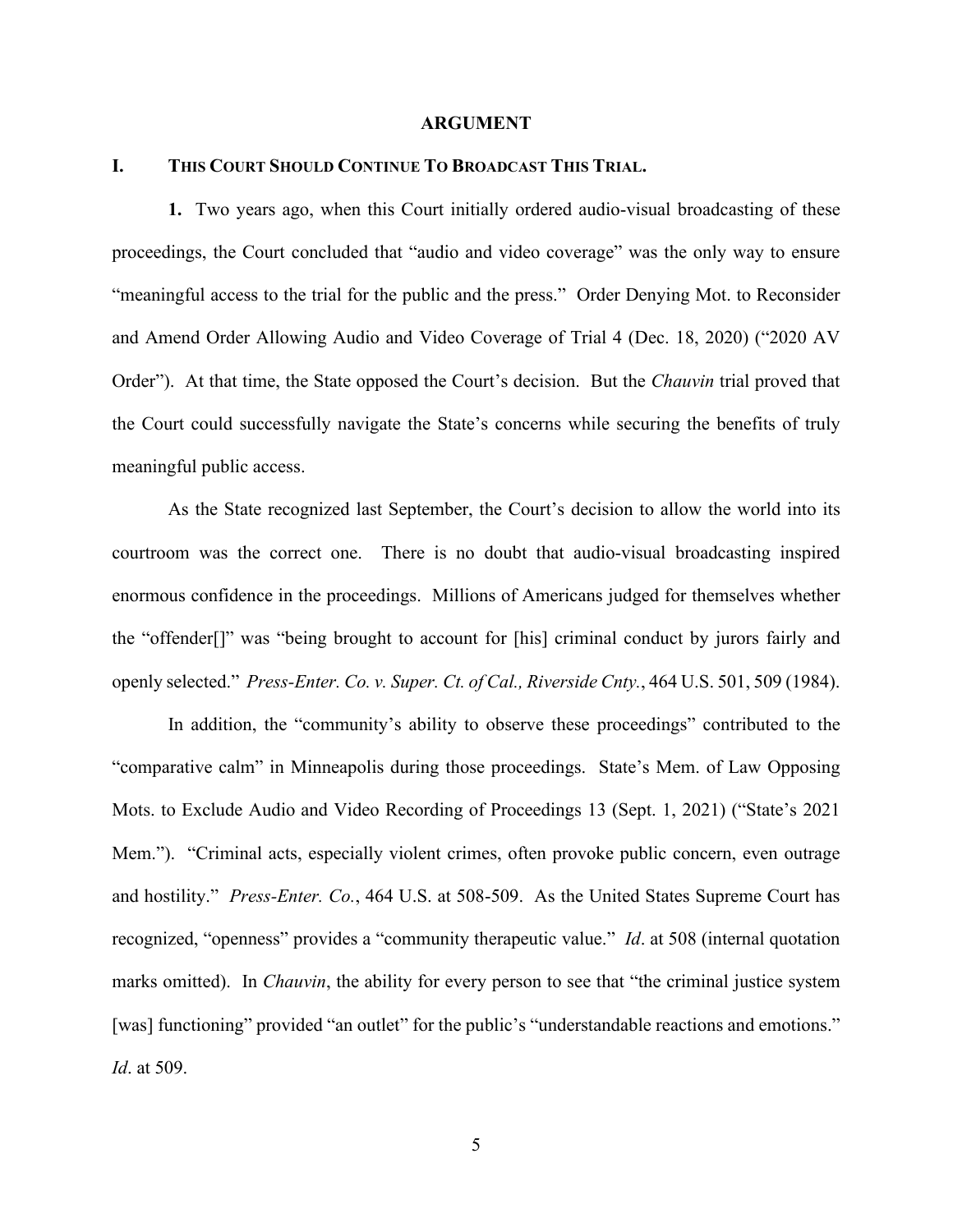This Court's decision has received deserved praise across a diverse spectrum. *See, e.g.*, Editorial Board, *Opinion: The Time Has Come for Cameras in the Courtroom*, Wash. Post (Feb. 6, 2022, 8:00 AM EST) (praising this Court);<sup>[1](#page-5-0)</sup> Kevin S. Burke & Elizabeth A. Stawicki, *Chauvin Case Proved the Value and Efficacy of Cameras in the Courtroom. Let Them In*, Twin Cities Pioneer Press (June 24, 2021, 5:47 AM) ("In the Chauvin trial, Judge Cahill provided a tailored approach to balancing privacy rights with the right to a public trial.");<sup>[2](#page-5-1)</sup> *Our View*: *Transparency Time to Allow Cameras in Court*, Free Press (June 3, 2021) ("The Chauvin trial demonstrated that rights to a fair trial can be protected at the same time the press and the public are granted unfettered access to view all the court proceedings.");<sup>[3](#page-5-2)</sup> Sen. Chuck Grassley, *Cameras Added Transparency to Derek Chauvin Trial—Now Add Them to All Courtrooms*, USA Today (May 2, 2021, 11:33 AM ET) ("[T]he live feed [in *Chauvin*] delivered unfiltered assurance to the American people. It showed our system of justice at work and affirmed the independence of the judiciary as an impartial arbiter of the rule of law.").<sup>[4](#page-5-3)</sup>

In recent months, other trial courts handling significant cases have likewise recognized the importance of meaningful public access. In an order permitting broadcasting in *State v. Potter*, Judge Chu noted that the "*Chauvin* trial should allay any trepidations about cameras in the courtroom" and adopted "the same" measures this Court pioneered in *Chauvin*. Order Granting A/V Coverage of Trial 3-4, *State v. Potter*, 27-CR-21-7460 (D. Ct. Minn. Nov. 9, 2021) (italics added). Similarly, this past November, a Georgia state court televised the trial of three men for

<sup>1</sup> *Available at* tinyurl.com/mur93bm3.

<span id="page-5-1"></span><span id="page-5-0"></span><sup>2</sup> *Available at* tinyurl.com/2xyjur6n.

<span id="page-5-2"></span><sup>3</sup> *Available at* tinyurl.com/2p8ta6c4.

<span id="page-5-3"></span><sup>4</sup> *Available at* tinyurl.com/2pya75nw.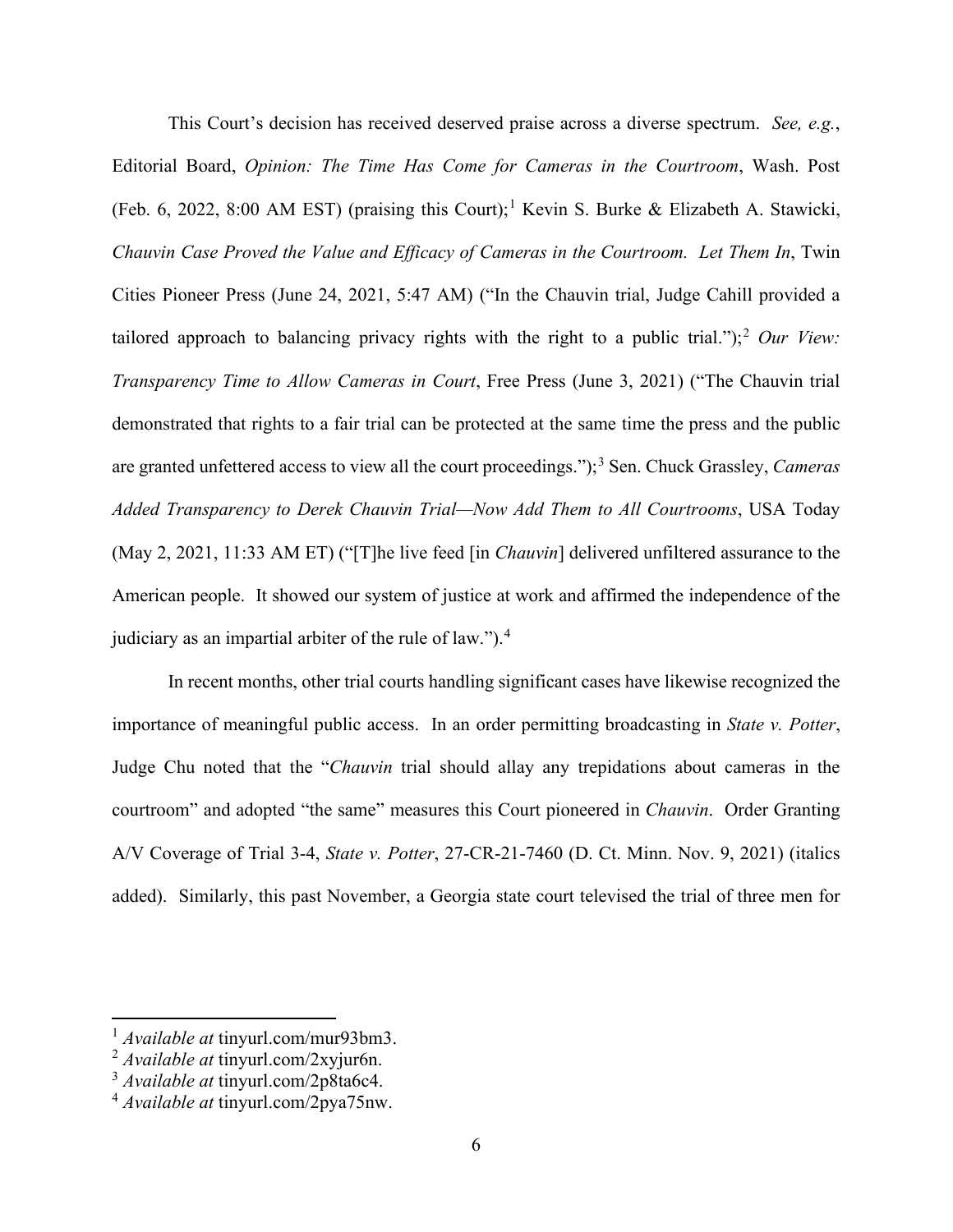murdering Ahmaud Arbery. As a result, millions of Americans witnessed firsthand the operations of justice in another high profile case.

This recent trend toward openness has reached the highest levels of the Minnesota and federal judiciaries. In an endorsement of this Court's approach in *Chauvin*, the Minnesota Supreme Court ordered the Advisory Committee on the Rules of Criminal Procedure to consider expanding the rules for audio and video coverage. *See* State's 2021 Mem. 14-15. The Advisory Committee will release its report by July 1, just days before opening statements in this trial are likely to begin; it may well recommend adopting precisely the course this Court charted in *Chauvin*. Meanwhile, for the first time in its history, the United States Supreme Court has provided live audio coverage of oral arguments. That live coverage has fundamentally altered the ability of everyday Americans to engage with the cases being argued in the nation's highest court. Today, nearly half of all Americans report having listened to live audio of the Supreme Court, and many report gaining a more positive view of the Court.<sup>[5](#page-6-0)</sup> In short, greater transparency begets confidence at every level of the legal process.

Reducing public access to Defendants' trial, however, risks the exact opposite. The public watched *Chauvin* gavel-to-gavel and currently expects a similar level of access to these proceedings. Reversing course raises the specter of this Court barring the courtroom door in practice, even if not in fact. The reality is that—for a myriad of reasons—most people cannot attend this trial in person. They may have conflicting obligations or may fear the risk of contracting COVID-19 in a crowded overflow courtroom, to mention just two of many possible impediments. Where a trial even appears to have "been concealed from public view[,] an unexpected outcome

<span id="page-6-0"></span><sup>5</sup> Robert Green, C-SPAN & Pierrepont Consulting & Analytics LLC, *Supreme Court Survey* 13 (Mar. 2022), tinyurl.com/y3zh494t.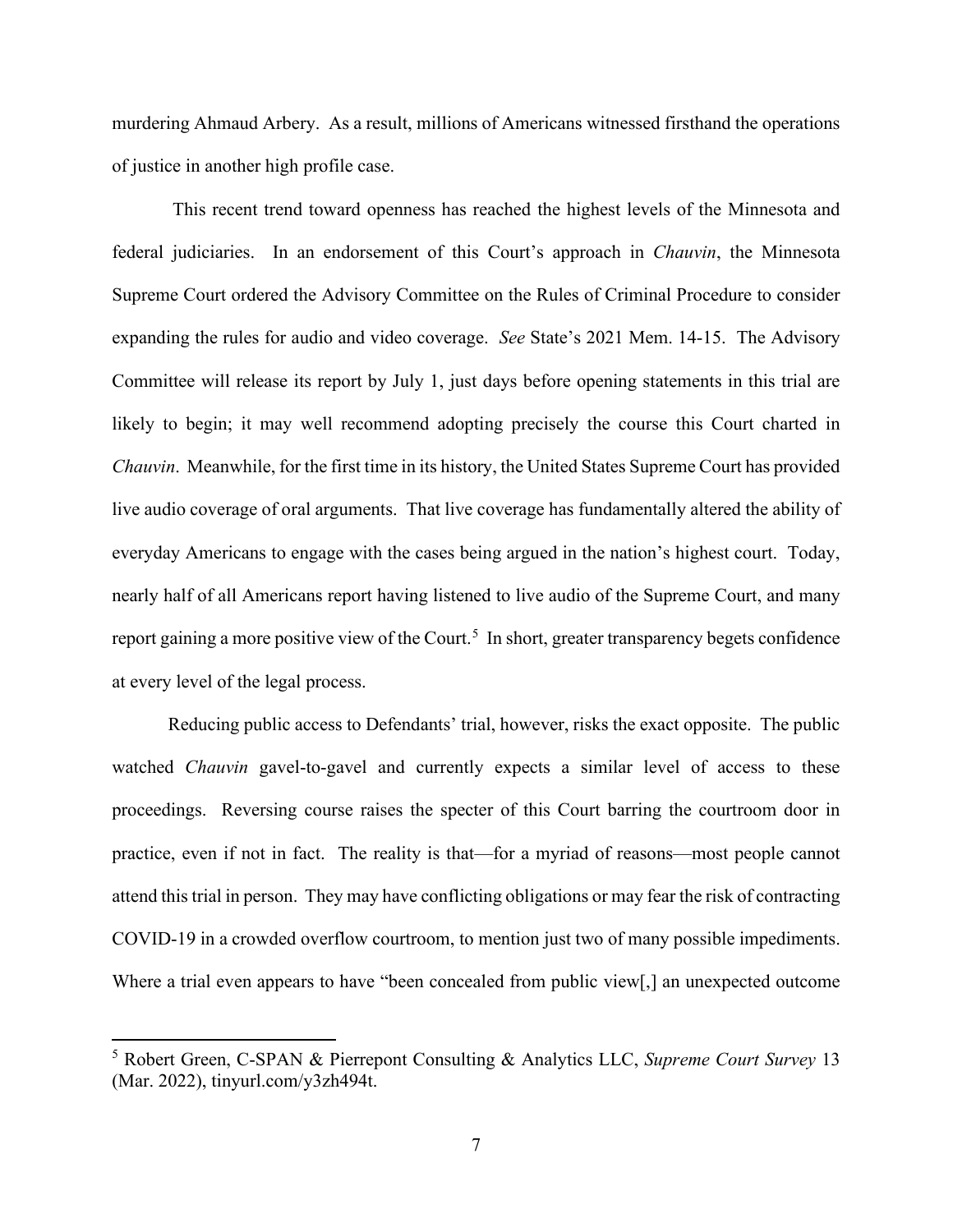can cause a reaction that the system at best has failed and at worst has been corrupted." *Richmond Newspapers, Inc. v. Virginia*, 448 U.S. 555, 571 (1980). To be sure, overflow rooms will ensure the bare minimum public access necessary to vindicate Defendants' Sixth Amendment right to a public trial and the public's First Amendment right to attend.<sup>[6](#page-7-0)</sup> *See* State's Mot. for Reconsideration of Order Allowing Audio and Video Coverage of Trial 8-14 (Nov. 25, 2020). But in practical terms, the vast majority of Americans will be unable to view this trial. Previously, they could. Whatever the verdict, a portion of the public may come away less confident in both the process and outcome. This Court can avoid that result by maintaining audio-visual coverage.

**2.** The Court should also continue to broadcast this trial to minimize the ongoing risks posed by COVID-19. The State acknowledges that case counts are currently low. The State hopes this trend will continue. The inability to predict the future with any accuracy, however, has been an unfortunate hallmark of the COVID-19 pandemic. When the parties addressed this issue in September 2021, the State was concerned that the then-novel Delta variant would lead to a spike in infections. In just a few months, Minnesota and the entire United States experienced the rapid emergence and spread of the "even more contagious" Omicron variant. Order Denying Mot. to Reconsider Nov. 4, 2020 Order Allowing Audio and Video Coverage of Trial 3 (Jan. 11, 2022) ("Jan. 2022 Order"). By early January, Minnesota's test-positivity rate had jumped "nearly 20 percent" and the state saw nearly 10,000 new COVID-19 cases per-day.<sup>[7](#page-7-1)</sup>

Today, Omicron-induced COVID-19 cases have ebbed. As a result, institutions around the country are loosening masking and social-distancing rules. Minnesota's courts are no exception.

<span id="page-7-0"></span> $6$  As this Court previously acknowledged, even for those who can attend in person, the quality of their access will be poorer. Overflow rooms suffer from "bad video, bad audio, limited seating, [and] jostling for position." 2020 AV Order 5.

<span id="page-7-1"></span><sup>7</sup> *See* Christopher Magan, *Omicron Driving Minnesota COVID Cases to Unprecedented Levels*, Twin Cities Pioneer Press (Jan. 13, 2022, 3:56 PM), tinyurl.com/3vwbz82w.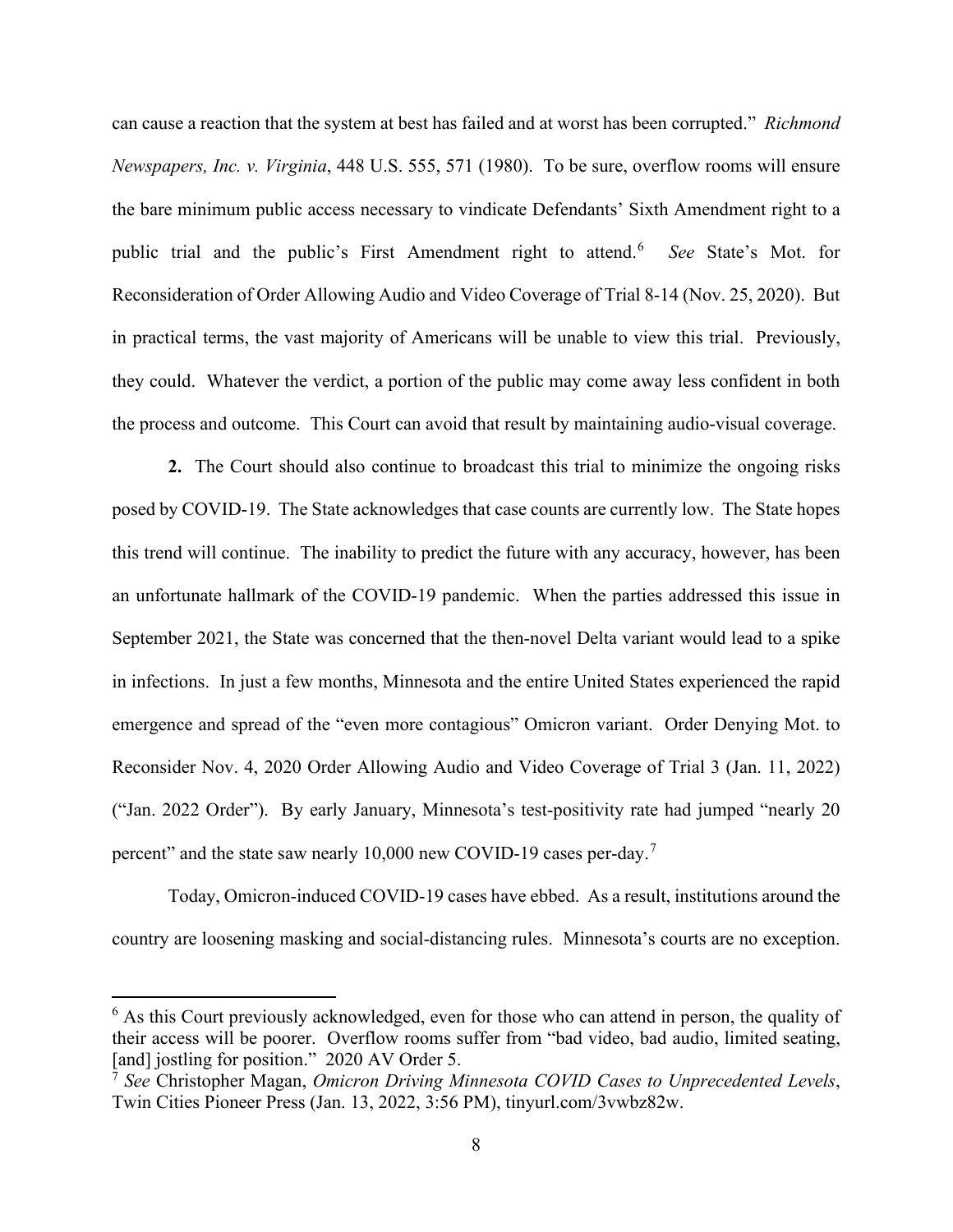*See* Continuing Operations Order 2. But Chief Justice Gildea's most recent COVID-19 order contemplates that courts will need to reimplement COVID-19 restrictions when cases increase. *Id*. Meanwhile, in an all-too-familiar pattern, the world now faces the virulent BA.2 variant, which has already led to increasing cases across Europe. According to some experts, the United States may see a similar surge "as soon as April, or perhaps later in the spring or the early summer."<sup>[8](#page-8-0)</sup> By maintaining its plans to use audio-visual coverage, this Court can better position itself to address a spike in COVID-19 cases.

Even if cases do remain low, this trial faces unique risks that other, less-prominent proceedings do not face. COVID-19 is still circulating, and those who test positive must isolate until they are no longer infectious. Gathering large numbers of people into poorly-ventilated rooms will greatly increase the chance that one or more trial participants contracts COVID-19. Indeed, during Defendants' federal trial, the court suspended proceedings after one Defendant tested positive for COVID-19. The same or even greater disruptions could occur in this Court. And in the event the Court fully sequesters the jury during trial, lengthy continuances could prove particularly burdensome for jurors, who could be isolated and absent from their families while awaiting the trial's resumption. *See infra* pp. 12-19 (opposing sequestration). This Court can best minimize the risks of disruptions by broadcasting these proceedings and reducing the number of people who need to be physically present in the Hennepin County Government Center.

**3.** This Court has the authority to ensure robust public access and protect public health. Rule 4.02 requires both parties to consent to broadcasting. Minn. Gen. R. Prac. 4.02(d). As this Court has previously held, however, Rule 1.02 empowers this Court to "modify the application of

<span id="page-8-0"></span><sup>8</sup> *See* Benjamin Mueller, *Another Covid Surge May Be Coming. Are We Ready for It?*, N.Y. Times (Mar. 19, 2022), tinyurl.com/ydphmh7w.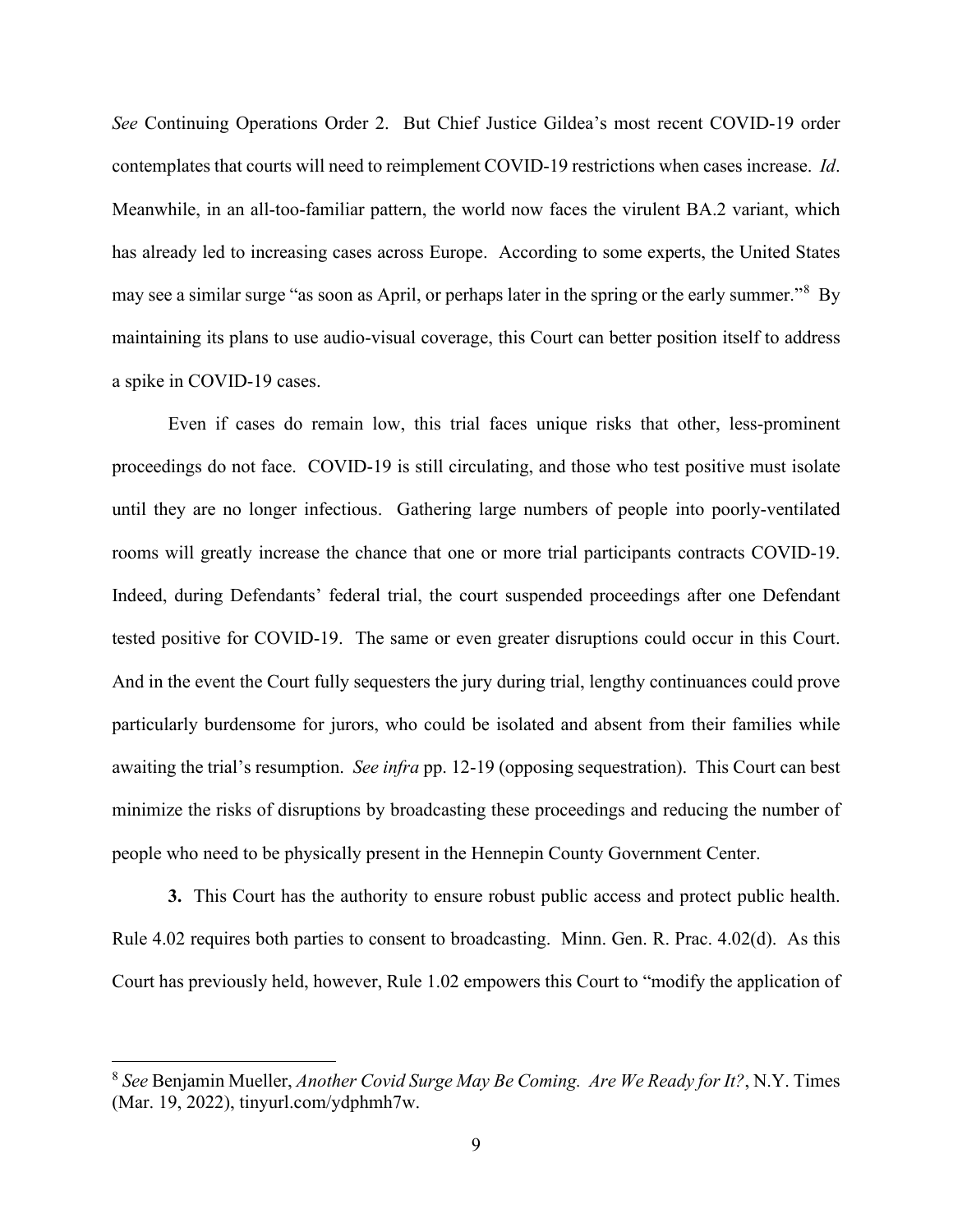the[] rules in any case to prevent manifest injustice." Minn. Gen. R. Prac. 1.02; *see* 2020 AV Order  $3 \& n.1$ . That manifest injustice standard continues to be met here.

Indeed, to use overflow rooms, this Court must already find a manifest injustice requiring a modification of the rules. As this Court also previously noted, "[n]othing in Rule 4.01 or 4.02 permits a closed-circuit audio and video feed to another location for public consumption, even if you call that location a courtroom or an 'overflow' courtroom." 2020 AV Order 6; *see* Minn. Gen. R. Prac. 4.01 ("Except as set forth in this rule, no visual or audio recordings . . . shall be taken in any courtroom."). Thus, "cameras in the courtroom" are "necessary." 2020 AV Order 6. The question is whether it is better to have "a limited audience" "in a trial with international interest" or to provide meaningful public access. *Id*. Once this Court has found a manifest injustice and made the decision to expand broadcasting beyond the strict boundaries permitted in the rules, it should ensure the same robust level of access it facilitated in *Chauvin*.

Moreover, this case presents precisely the kind of circumstance in which the Court should employ the "flexibility" afforded by Rule 1.02 to ensure "consistent administration of justice." David F. Herr, *Rules are Rules. Really.*, Bench & Bar of Minn., Nov. 2020, at 20, 23; *see also* 2020 AV Order 3 n.1 (citing Herr); David F. Herr, 3A Minnesota Practice, General Rules of Practice Annotated, R 1 (June 2021 Update) ("This provision is important to prevent having the rules subvert their purpose of making practice more uniform and just."). If this Court deviates from the procedures it employed during the *Chauvin* trial, the Court would provide the public with an apparent inconsistency: One defendant will have been tried in the public eye, but three others will have stood trial out of view, all regarding the same criminal incident. This Court should avoid that anomalous and potentially harmful result, which would have been brought about by a series of unusual circumstances the drafters of Rule 4.02 could not possibly have contemplated.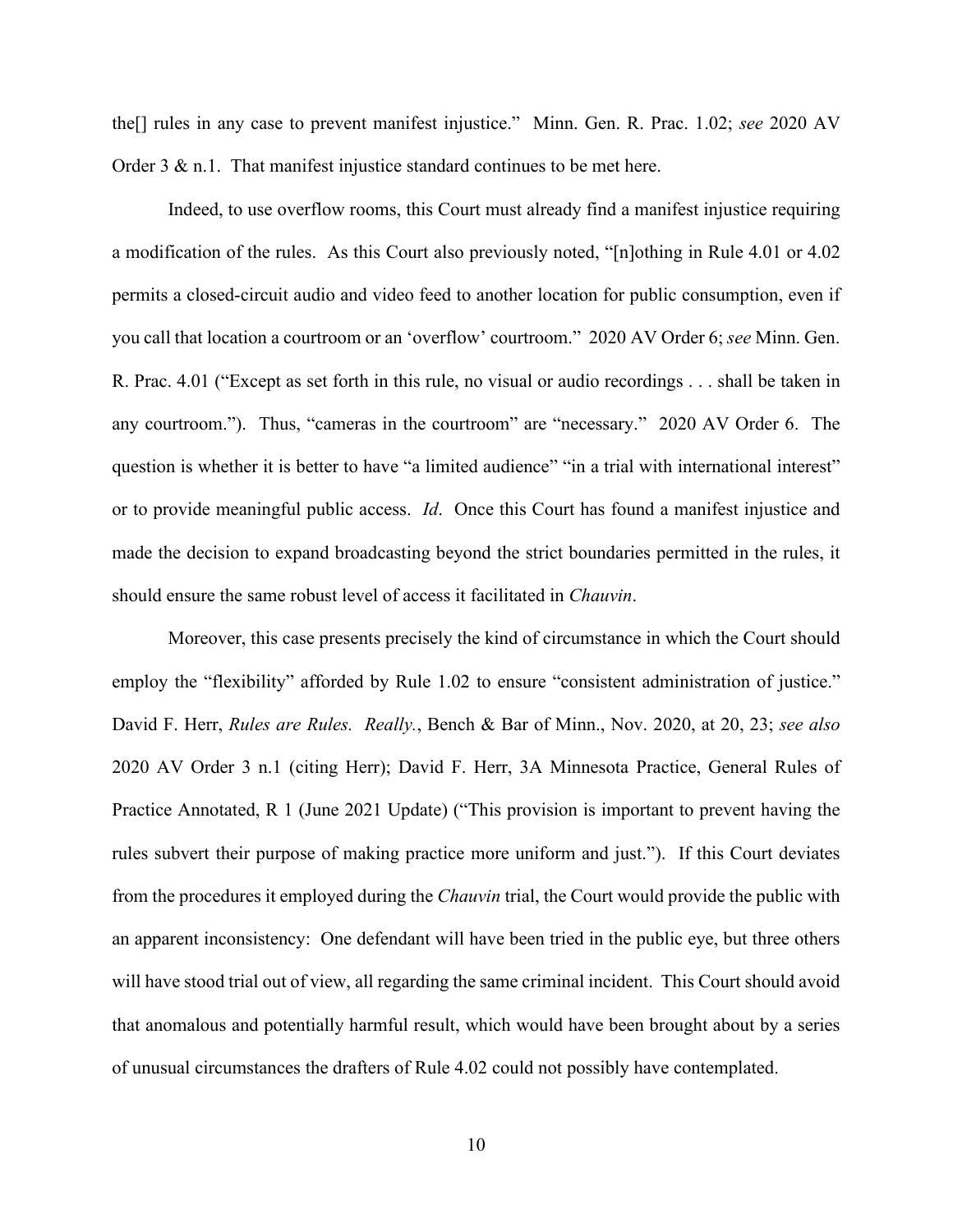Finally, Defendants will not face any kind of prejudice from audio-visual broadcasting. As this Court has previously held, Defendants' conclusory assertion that "some potential expert witnesses do not wish to testify because of the notoriety of the cases" has nothing to do with whether the Court broadcasts the trial. Jan. 2022 Order 4. The "notoriety of these cases is neither enhanced nor diminished by livestreaming." *Id*. The press "will be in the courtroom reporting on the proceedings, with or without livestream." *Id*. at 3. To the extent Defendants truly have difficulty securing expert witnesses, that difficulty reflects the fact that Defendants' theories are supported neither by facts nor science. *See* Minn. R. Evid. 702. And if anything, the appropriate scientific criticism that Dr. Fowler received for his testimony in *Chauvin* highlights the benefits of shining a bright light on the proceedings. "There is no way witnesses can or should hide their testimony from public scrutiny." Jan. 2022 Order 3.

Even if Defendants could offer credible evidence that a witness refused to testify, the Court is able "to enforce defense subpoenas by various means" and has already declared its willingness to do so. *Id*. Additionally, to the extent Defendants present any concrete concerns regarding nonexpert witnesses, the Court has signaled its willingness to adopt tailored limitations on audio-visual coverage for specific witnesses where necessary, as "was done during the trial of Derek Chauvin when young witnesses testified." *Id*. In short, there is no compelling reason to deviate from this Court's prior decision to permit audio-visual broadcasting.

**4.** If this Court does decide to limit audio-visual broadcasting to overflow courtrooms, the State respectfully requests that both parties be given private access to that feed. In addition to highlighting the public benefits of widespread access, *Chauvin* demonstrated that audio-visual broadcasting is extremely useful to trial participants. In particular, audio-visual broadcasting will allow George Floyd's and Defendants' family members to privately view the proceedings without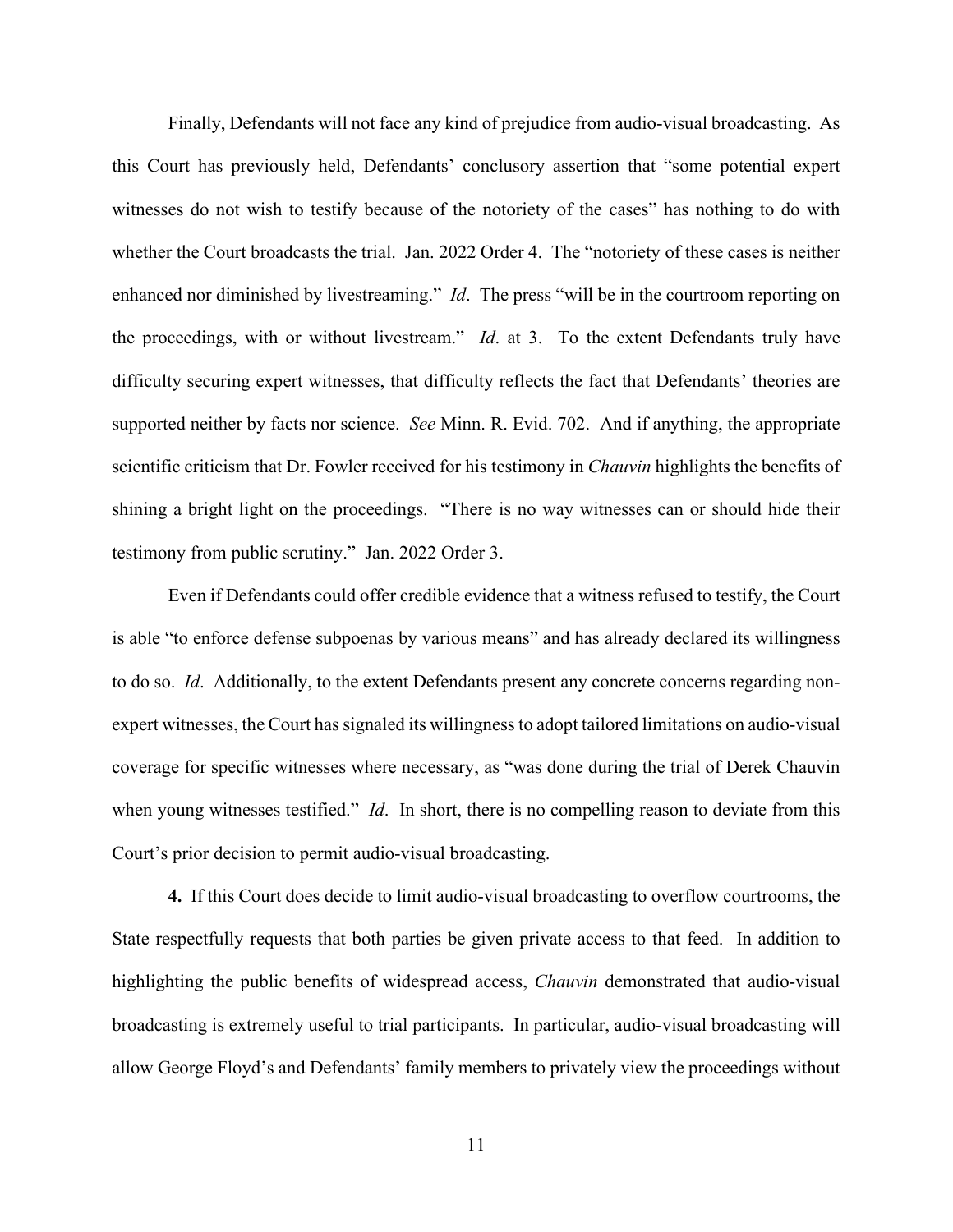exposing themselves to COVID-19. Audio-visual broadcasting will also make the trial more efficient. In the prior trial, this Court exempted expert witnesses from sequestration to permit them to prepare their testimony; audio-visual broadcasting enables expert witnesses who are not sequestered to watch the trial remotely. And it will ensure that all lawyers, including those who contract COVID-19, can continue to assist this trial remotely.

### **II. THIS COURT SHOULD NOT SEQUESTER THE JURY.**

The State opposes fully sequestering the jury during trial. Full sequestration is warranted only in the rare circumstance that a "case is of such notoriety or the issues are of such a nature that . . . highly prejudicial matters are likely to come to the attention of the jurors," and less restrictive measures would not adequately insulate the jury. *State v. Blom*, 682 N.W.2d 578, 607 (Minn. 2004) (quoting Minn. R. Crim. P. 26.03, subd. 5(2)); *see State v. Morgan*, 246 N.W.2d 165, 169 (Minn. 1976). To make this finding, Minnesota courts must "properly assess[] the likelihood that prejudicial publicity would affect the impartiality of the jurors and thereby prevent a fair trial." *Blom*, 682 N.W.2d at 608 (quoting *Morgan*, 246 N.W.2d at 169). This Court previously assessed that risk and found that partial sequestration adequately guarded Defendants' trial rights. Order for Juror Anonymity and Sequestration 4-7 (Nov. 4, 2020) ("Nov. 2020 Order"). That was correct, as this Court's experience in *Chauvin* demonstrates. And that decision remains the correct one today.

**1.** Sequestration is drastic and disfavored. *See Levine v. U.S. Dist. Ct. for Cent. Dist. of Cal.*, 764 F.2d 590, 600 (9th Cir. 1985) ("The negative effects of sequestration are well documented.") (citing J. Van Dyke, *Jury Selection Procedures* 181-183 (1977)). Sequestration "requir[es] the jurors to compensate for the publicized actions of trial participants" and fosters "the bias of resentment" without any prospect of "remov[ing] prejudice from publicity [viewed] prior

12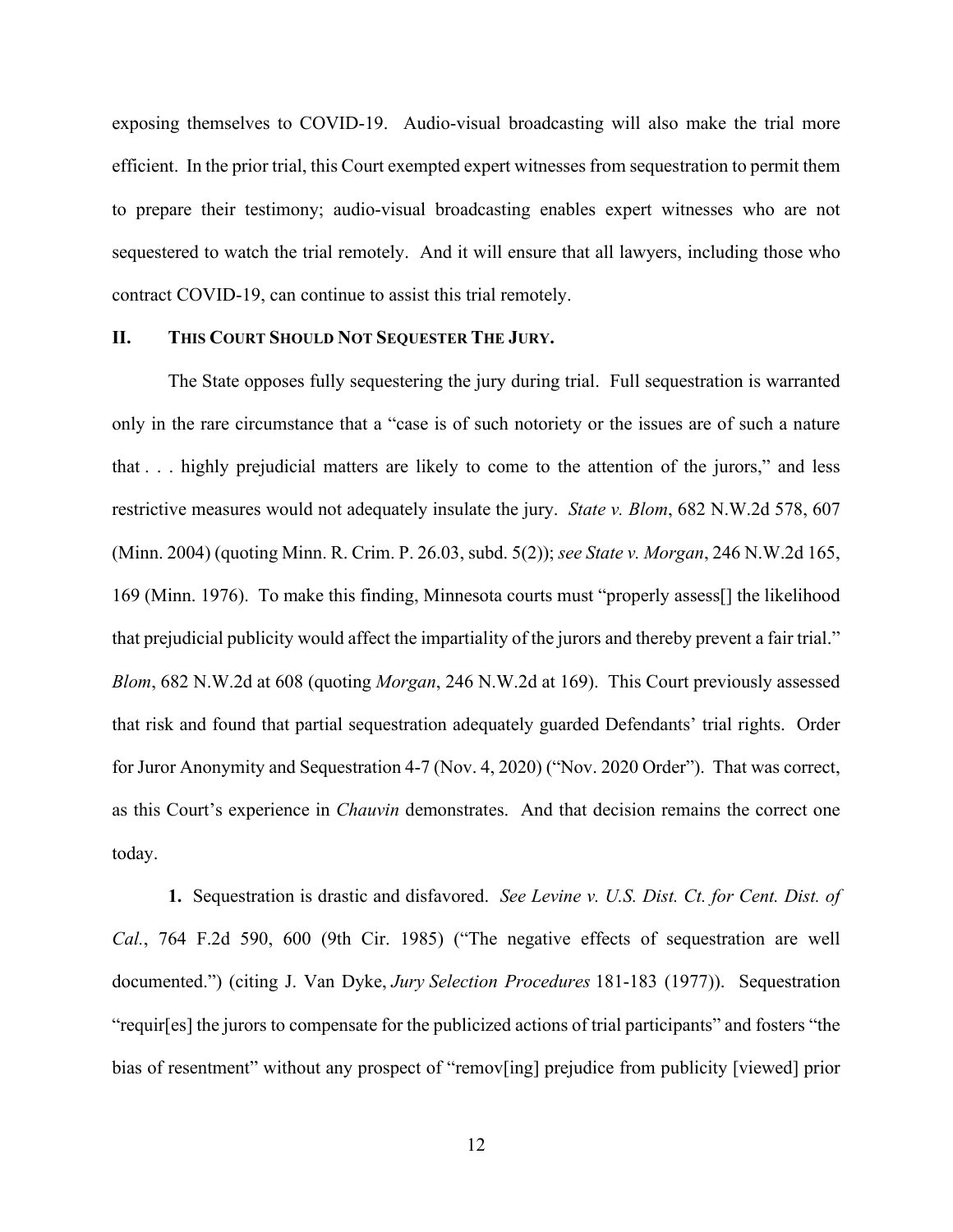to impanelment." *News-Journal Corp. v. Foxman*, 939 F.2d 1499, 1513 n.16 (11th Cir. 1991). And because sequestration places disproportionate burdens on certain members of society, it is a potential "impediment to attempts to further democratize the jury system." James P. Levine, *The Impact of Sequestration on Juries*, 79 Judicature 266, 272 (1996).

Full sequestration is uniquely burdensome. It pulls jurors away from loved ones, jobs, and the comfort of home in exchange for prolonged state custody and continuous monitoring. *Commonwealth v. Hayes*, 414 A.2d 318, 476-477 (Pa. 1980). In some cases, sequestration orders even prohibit jurors from contacting friends and family members. Levine, *supra*, at 266. Serving on a sequestered jury is also a significant source of stress. *See Through the Eyes of the Juror: A Manual for Addressing Juror Stress*, Nat'l Ctr. for State Courts 41 (1998) ("Judges rated sequestration for an entire trial as the second most significant source of juror stress."). <sup>[9](#page-12-0)</sup> As the National Center for State Courts has explained, juror stress can manifest though "physical and psychological reactions, including increased anxiety and frustration, disrupted eating and sleeping routines, nausea, depression, and anger and hostility." *Id.* at 2; Levine, *supra*, at 269 (noting one juror on the Rodney King trial "suffered a breakdown"). It can also negatively affect the trial process or the jury's dynamic. *See* Levine, *supra*, at 269 (recounting example of jury that was so distraught over ongoing sequestration "that the judge declared a mistrial and dismissed the jury"); *see id.* at 272 (explaining that, although sequestration "may bond some juries it may fracture others").

Additionally, "[s]equestration" "can have pernicious impacts" by narrowing the pool of available jurors. *Id.* at 271. Many eligible, thoughtful members of the public may seek to opt out of jury service when they cannot reconcile a month of isolation with family responsibilities,

<span id="page-12-0"></span><sup>9</sup> *Available at* https://bit.ly/3LHz4jI.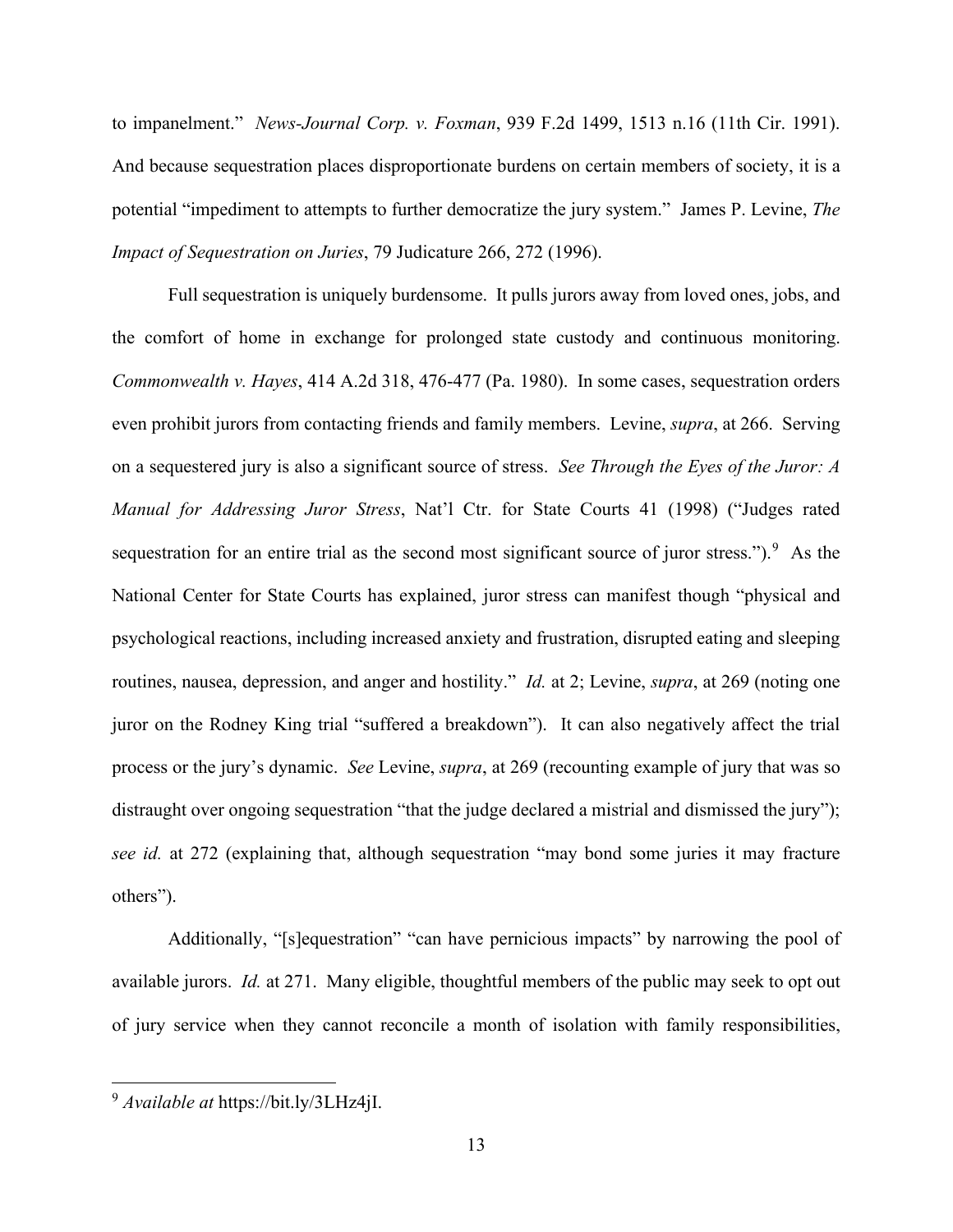childcare needs, medical requirements, or religious practices. *Id.* (noting that concerns about sequestration may account for the fact that approximately three out of five people called for jury service do not show up to court); *see also* Mark Hansen, *Sequestration Little Used, Little Liked*, 10 ABA J. 16, 17 (Oct. 1995) (noting that "95 percent of the nearly 4,500 potential jurors called for duty in the second Rodney King trial said sequestration would impose a prohibitive hardship"). And even those who are willing to serve may be disqualified because of the burdens sequestration would impose on the individual, as well as the State. For instance, a "physically disabled [person] who require[s] special assistance" in the evenings may be unable to serve. *See* Levine, *supra*, at 271.

Women are especially likely to "ask[] to be excused from serving on juries due to nighttime child care duties." *Id.* The same is true of "members of religious groups whose beliefs would be compromised if they could not go home on weekends." *See id.* Sequestration also imposes disproportionate burdens on single-parent families, individuals who rely on weekend work to supplement their incomes, and people with mental-health conditions exacerbated by isolation, to name just a few examples.

These harms take on outsized significance in view of sequestration's limited benefits. First, when a jury is not sequestered, it is standard practice to provide a cautionary instruction prior to recessing or adjourning for the day reminding jurors not to discuss the case with others, not to post about their experience to social media, and not to "read or listen to" any media coverage of the case. Minn. CRIMJIG 2.08. These are typically accompanied by a warning that failure to "follow these instructions . . . may jeopardize the trial," and could even require "the whole trial to be redone." *Id.* Courts "presume that jurors follow [these] instructions." *State v. Miller*, 573 N.W.2d 661, 675 (Minn. 1998). Second, there is limited (if any) reason to think that jurors who are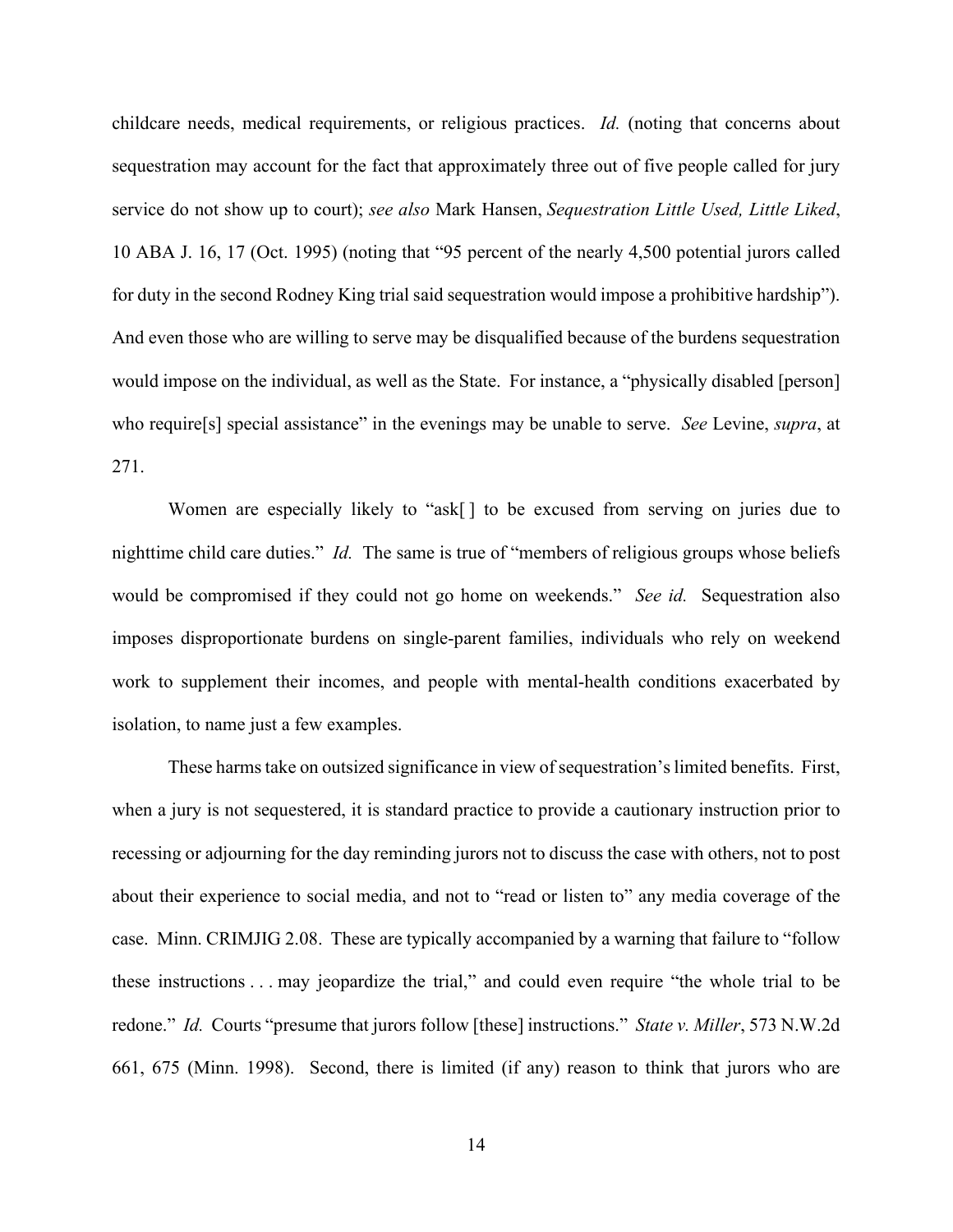inadvertently exposed to publicity despite these instructions are incapable of setting aside that information and maintaining impartiality. *See* Hansen, *supra*, at 16-17. In fact, the process of rehabilitation during voir dire presumes the exact opposite. *See, e.g.*, *State v. Anderson*, 603 N.W.2d 354, 356-357 (Minn. 1999) (declining to presume that jurors who had been victims of crimes like burglary would be biased against defendant in burglary prosecution); *State v. Thomas*, No. A09-1612, 2010 WL 3543432, at \*6-8 (Minn. Ct. App. Sept. 14, 2010) (holding that juror who expressed racial bias during voir dire later provided sufficient assurance that he could be impartial in trial involving Black defendant). Third, sequestration does nothing to counter the potential publicity jurors were exposed to *before* they were empaneled. *News-Journal Corp.*, 939 F.2d at 1513 n.16; Hansen, *supra*, at 17 (noting that there is "evidence to suggest [sequestration] comes too late to do any good in a high-profile case"). Sequestration thus imposes high costs and dubious benefits under these circumstances.

In short, "[t]he negative impacts of sequestration normally appear to outweigh its virtues." Levine, *supra*, at 272. Full sequestration is thus warranted only in the most extreme cases, where it is necessary to safeguard the right to a fair trial or to protect the safety of the jurors themselves. *See How Courts Care for Jurors in High Profile Cases*, U.S. Courts (Jan. 24, 2020) (noting federal courts use sequestration to protect juries from tampering and intimidation).

**2.** The burdens of full sequestration are not warranted here. This Court has already found that fully sequestering the jury is not necessary to ensure a fair trial: In November 2020, the Court declined to fully sequester the jury. Nothing has changed to warrant reversing course now.

Instead, the Court in *Chauvin* adeptly guarded against the risks of prejudice—while balancing the need for transparency—through a set of carefully-calibrated partial sequestration measures. At that time, in the Court's view, there were "[s]trong reasons . . . to believe that threats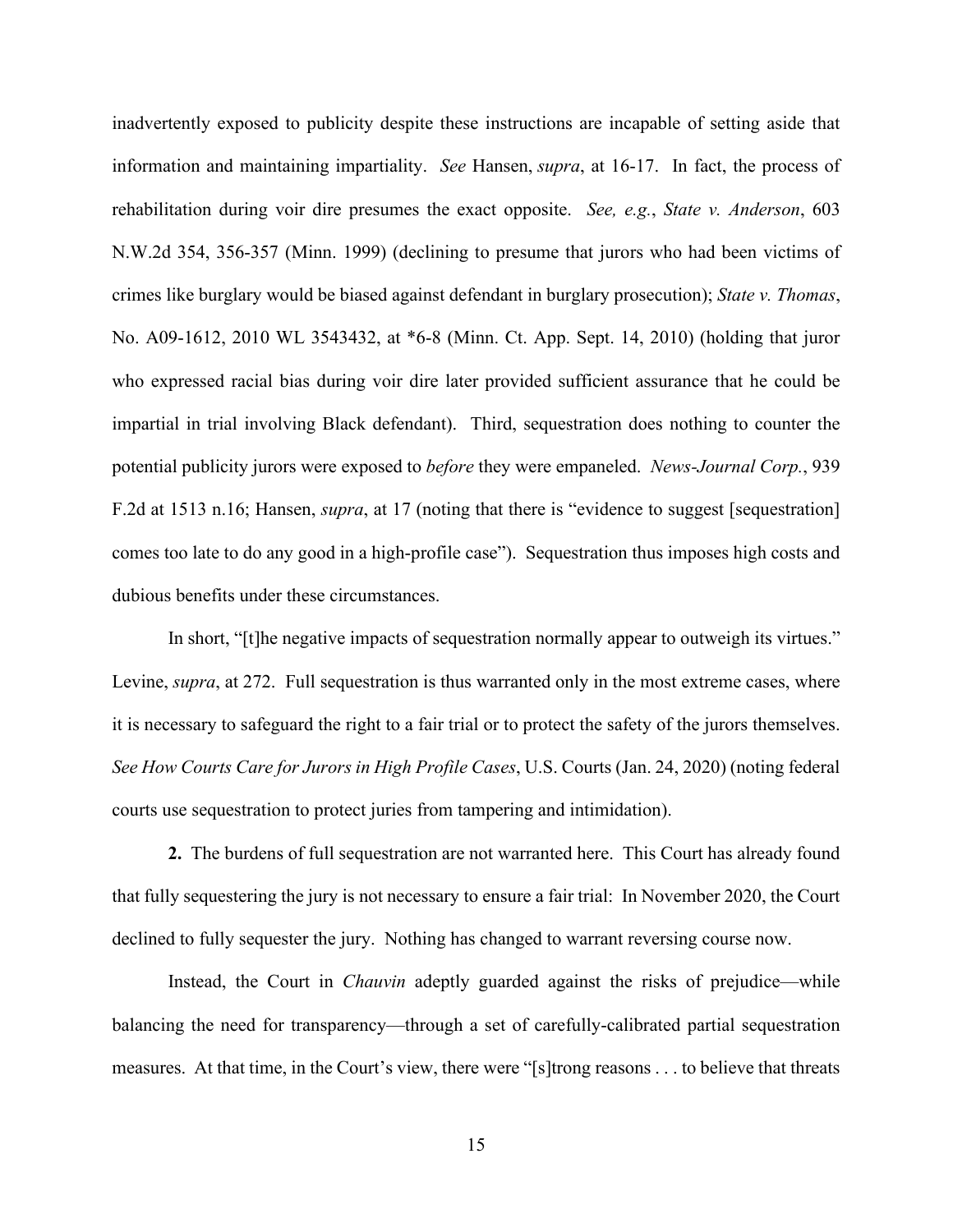to jurors' safety and impartiality exist[ed] in all four of [Defendants'] cases." Nov. 2020 Order 4. The Court recognized that the case was associated with "extensive[] and continu[ous]" media coverage—both locally and around the world. *Id.* at 2. The Court had "received many *ex parte*  voice mails, e-mails, notes and letters from the general public, suggesting or demanding that the Court decide the case in a certain way," and reasoned that "it [was] highly likely that persons with an interest in this case may also attempt to contact jurors . . . [and] argue for a specific result." *Id.* at 3. The Court was also cognizant of the potential influence of "civil unrest." *Id.* at 2. During one hearing, "chanting could be heard in Family Justice Center hallways and rooms overlooking the protests." *Id.* And even though peaceful demonstrations were the norm, the Court identified examples of destructive protest, and credited Defendants' and defense counsels' public safety concerns. *Id.* Between the media and the community engagement, the Court found it "unlikely that any person in the State of Minnesota has not been exposed to some publicity regarding this case." *Id.*

But the Court determined that it was "not necessary" to fully sequester the jury because "[r]easonable measures" short of full sequestration were available and adequate to guarantee Defendants a fair trial. *Id.* at 4; *see Blom*, 682 N.W.2d at 595, 607-609 (court did not abuse its discretion where it used voir dire to determine impartiality of jurors exposed to pretrial publicity instead of ordering full sequestration). The Court maintained juror anonymity, Nov. 2020 Order 5-6; allowed Defendants additional peremptory challenges, *id.* at 6; and required that jurors remain partially sequestered throughout the trial, *id.* at 6-7. Specifically, under the November 2020 plan:

• The Hennepin County Sheriff's Office (HCSO) will arrange for vehicle parking for jurors at a remote or nearby secure location and escort or transport jurors through a non-public access portal to a designated jury room in the Hennepin County Government Center. Jurors who cannot drive will be reimbursed for taxi or ridesharing services and follow a security plan set out by HCSO.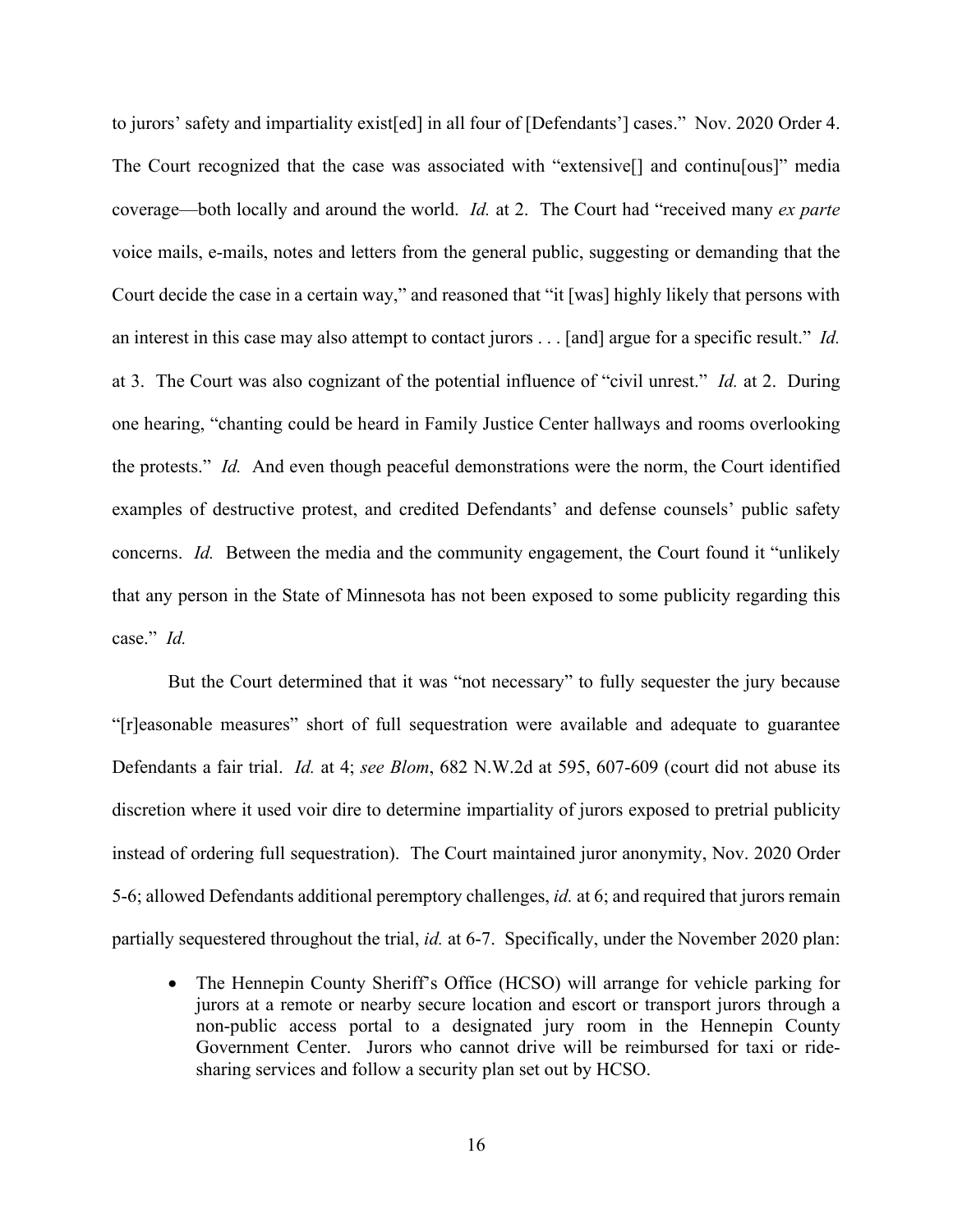- HCSO will keep the jurors secure throughout each day of trial, including during breaks. During the day, jurors will remain in the Hennepin County Government Center. Court administration will provide lunch for jurors during the midday recess. Jurors may use electronic devices during any recess during trial.
- At the conclusion of each day of trial, jurors will be escorted or transported back to their vehicles by HCSO. Jurors will be released each day with an admonition to avoid media coverage of the trial and to report back to the Court any attempts to contact them about the trial.

## *Id.*

Those partial sequestration measures worked and effectively guarded the *Chauvin* jurors against prejudicial publicity as soon as they were empaneled. Moreover, although the Court reserved the right to "order full sequestration at any time if the partial sequestration plan prove[d] ineffective in keeping the jurors free from outside influence," *id.* at 7, it consistently determined that there was no need for additional sequestration measures during the *Chauvin* trial. The Court denied Defendant Chauvin's multiple mid-trial requests to fully sequester the jury, finding "no indication" of tampering or outside contact. Apr. 12 Tr. 38, *State v. Chauvin*, No. 27-CR-20-12646 (D. Ct. Minn. Apr. 12, 2021); *see* Mem. of Law in Supp. of Def.'s Post-Verdict Mots. 14, *State v. Chauvin*, No. 27-CR-20-12646 (D. Ct. Minn. June 2, 2021) ("Mot. for New Trial"); *see also State v. Anderson*, 379 N.W.2d 70, 81 (Minn. 1985) (affirming decision not to sequester jury where there was no evidence "of any private communication or contact or any other circumstance suggestive of improper influence or jury tampering, direct or indirect"). And when Defendant Chauvin revived his arguments about publicity in his motion for a new trial, this Court denied Chauvin's motion and again rejected the notion that juror impartiality was in any way compromised. *See* Order Denying Mots. for New Trial and for *Schwartz* Hearing 1-2, *State v. Chauvin*, No. 27-CR-20-12646 (D. Ct. Minn. June 24, 2021).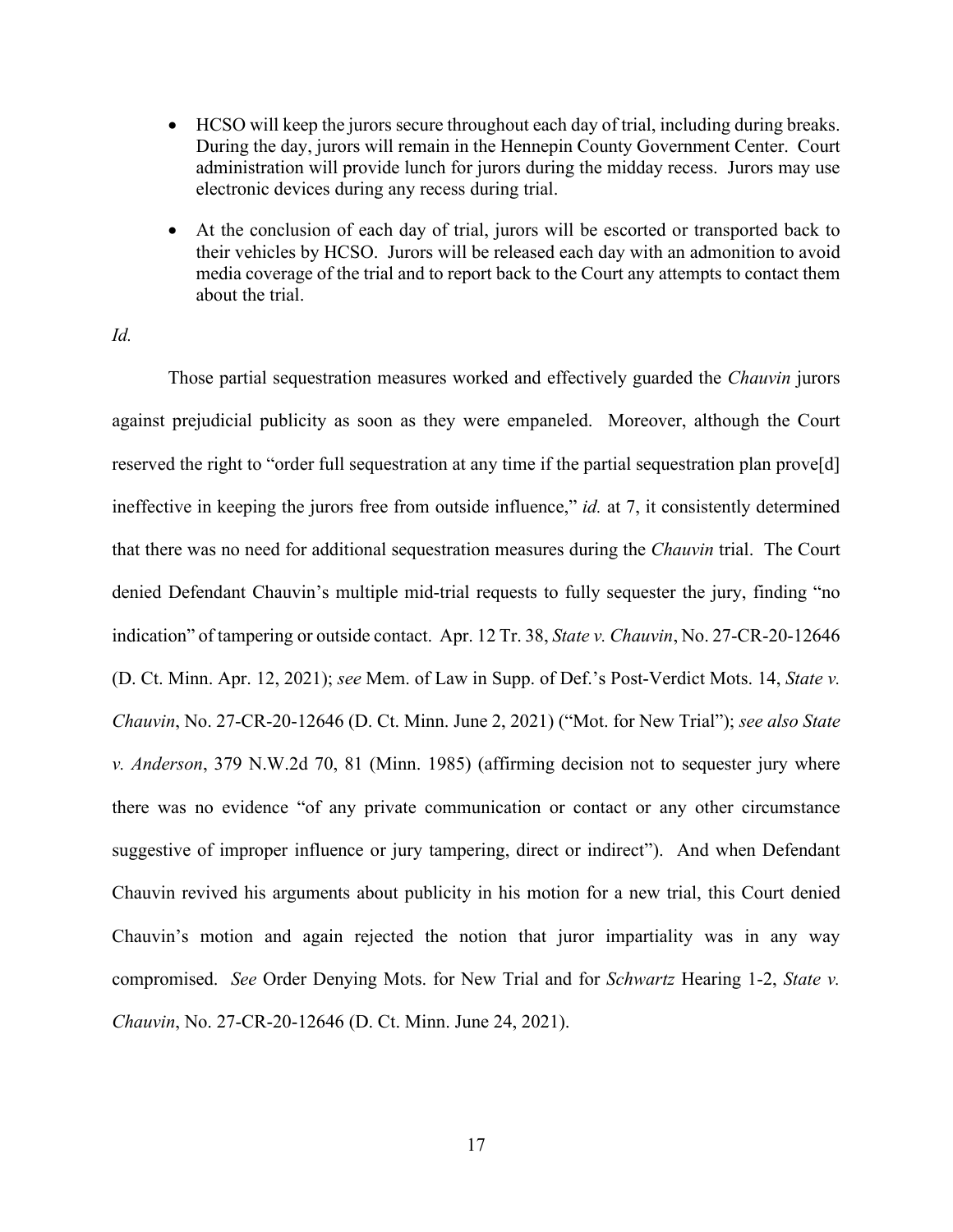**3.** Nothing has changed to warrant reversing course and imposing the extraordinary hardship that full sequestration would entail. Defendants have not articulated a specific reason why full sequestration would be warranted now. In fact, Defendant Thao never renewed his request for a fully sequestered jury; Defendant Lane has never asked for one; and Defendant Kueng has opposed it. Defense's Objection to State's Mot. for Joinder 16, *State v. Kueng* (Sept. 8, 2020).

Nor is there any evidence that the concerns this Court noted in ordering partial sequestration in *Chauvin* are more pressing here. On the contrary, although there is still a high degree of public interest such that broadcasting the trial is warranted, *supra* pp. 5-8, the specific concerns the Court noted in the November 2020 Order are far less prominent today. Protests are fewer and further between than they were in 2020. *See* Nov. 2020 Order 2. There was no unrest related to *Chauvin* or Defendants' federal trial. *Cf. id.* Nor is there any evidence that the jurors in those trials were contacted by "persons with an interest in this case" in an attempt to influence the result. *Cf. id.* at 3. Moreover, as in *Chauvin*, sequestration would only insulate the jury from *new*  media coverage, but the passage of time has left the media with fewer developments to report. *Cf. id.* at 2. *Chauvin* was the first trial arising from this incident and took place less than a year after May 25, 2020. By contrast, this is the third trial arising from these events and is taking place more than two years after George Floyd's death. Any uptick in news coverage surrounding the July trial will thus likely center on evidence that was "already presented and [is] unlikely to unduly prejudice the jury." *See id.* at 4.

To be clear, George Floyd's family, his community, and the State of Minnesota's interest in seeing the full measure of justice brought to bear is the same today as it was in May 2020. Neither these strong interests nor the public's continued interest in transparent, fair proceedings, *supra* pp. 5-8, are commensurate with the type of prejudicial publicity that makes full sequestration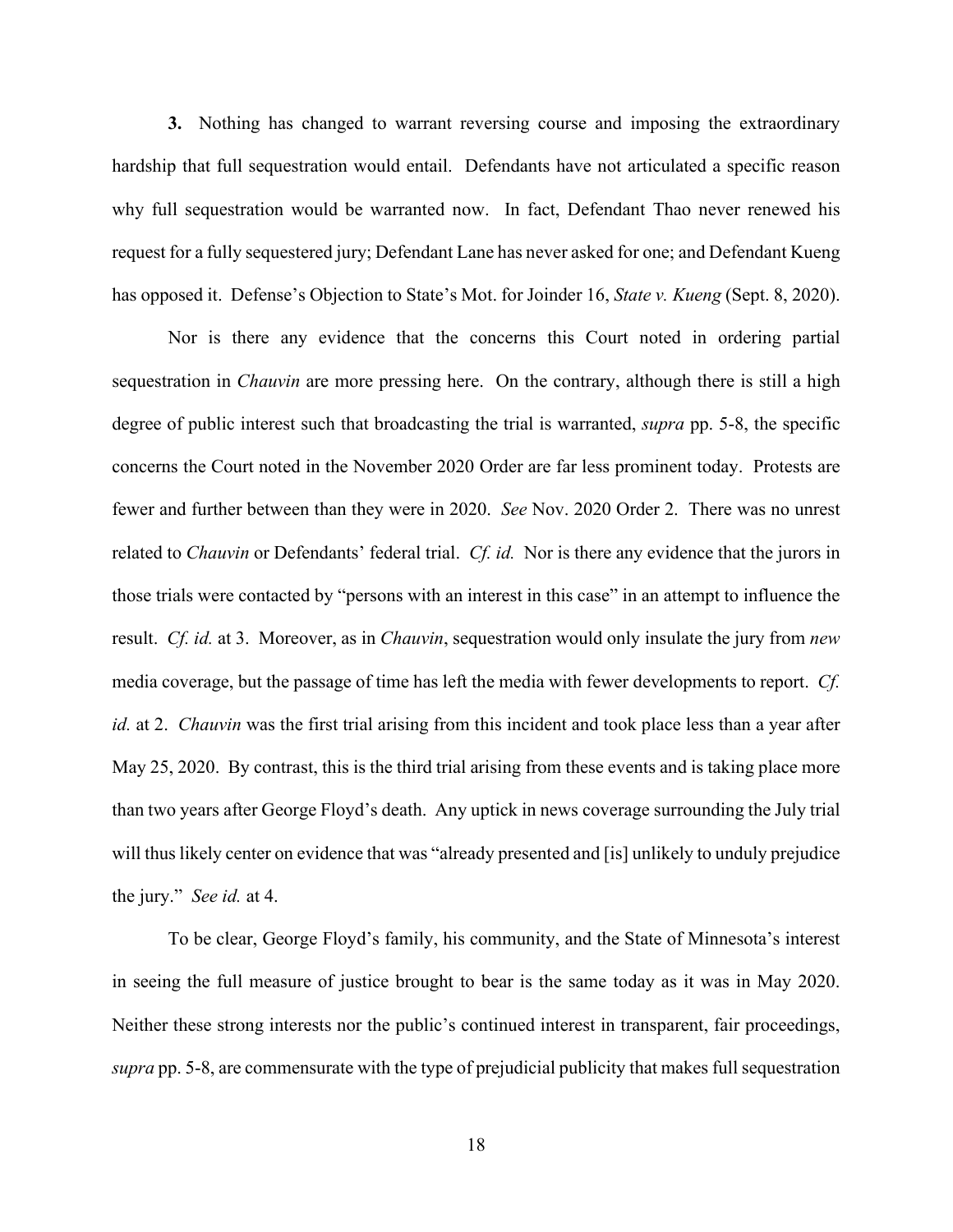appropriate. *See Sheppard v. Maxwell*, 384 U.S. 333, 355, 358 (1966) (describing the type of "carnival atmosphere" that prompts the need for sequestration). The Court's existing partial sequestration plan is more than adequate to safeguard Defendants' right to a fair trial. That plan ensures secure transportation and access to the courthouse, ensures that jurors are partially sequestered during the day, and ensures that jurors are admonished daily to avoid media coverage. Nov. 2020 Order 6-7. It also maintains juror anonymity, *id.* at 5-6, and allows Defendants additional peremptory challenges, *id.* at 6. To the extent the Court or Defendants have specific concerns about additional issues, the Court can impose similarly tailored measures. And, of course, the Court retains the authority to order full sequestration at any point if, but only if, "the partial sequestration plan proves ineffective in keeping the jurors free from outside influence." *Id.* at 7; *see also* Minn. R. Crim. P. 26.03, subd. 5(3). But at this juncture, full sequestration—with all of its attendant burdens and consequences—is unwarranted.

# **III. THIS COURT SHOULD NOT FURTHER EXTEND THE EXPERT DISCLOSURE DEADLINE BUT SHOULD LIMIT DEFENDANTS**' **EXPERT TESTIMONY AS APPROPRIATE UNDER THE MINNESOTA RULES.**

The State opposes re-extending the expert disclosure deadline. This Court has already given Defendants five separate opportunities to disclose relevant experts. Those deadlines have come and gone, and there is no reason to provide yet another chance to disclose additional experts—particularly so close to trial. Moreover, the State respectfully requests that this Court enter an order limiting Defendants' expert medical testimony as required by Minn. R. Evid. 702 and 802, and Minn. R. Crim. P. 9.02, subd. 1(2)(b).

### **A. The Court Should Not Extend The Expert Disclosure Deadline.**

**1.** Defendants have had multiple opportunities to disclose experts in this case. In October 2020, the Court ordered the State to provide its initial expert disclosures on December 1, 2020,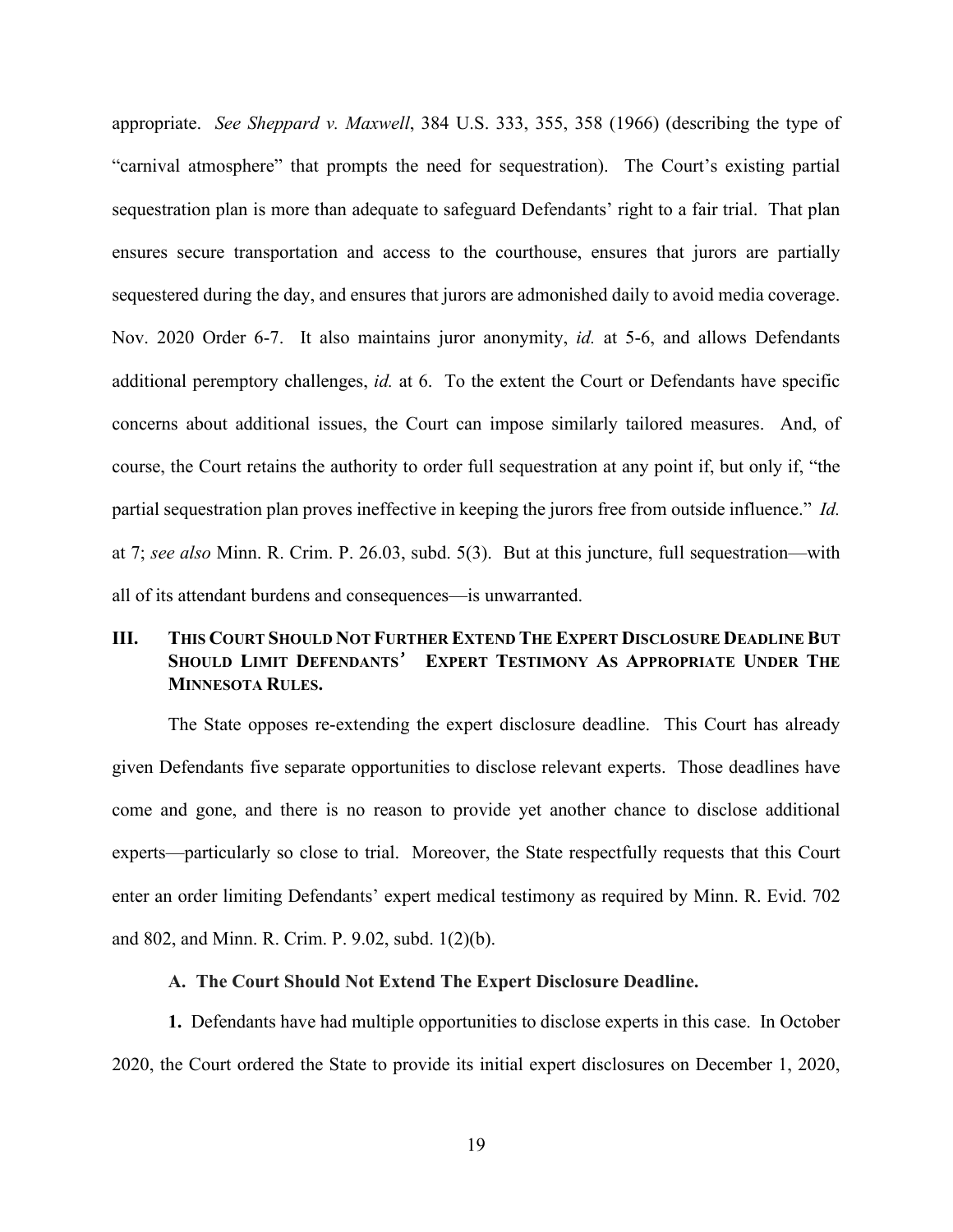and Defendants to provide their initial expert disclosures on December 15, 2020. Notice of Defenses and Expert Witness Disclosure Deadlines 1 (Oct. 8, 2020). The Court established January 19 as the deadline for both parties' full expert disclosures. *Id.*

The State provided its initial expert disclosures on December 1, 2020 as required. But just days before their initial expert disclosure deadline, Defendants Chauvin and Thao moved for an extension. Def.'s Notice of Mot. and Mot. for Continuance, *State v. Chauvin*, No. 27-CR-20-1646 (D. Ct. Minn. Dec. 14, 2020); Mot. for Sanctions and Hearing Regarding Discovery Violations by the State, *State v. Thao* (Dec. 11, 2020). Ultimately, this Court set the following expert disclosure deadlines: December 1, 2020 for the State's initial disclosures; January 15, 2021 for the Defendants' initial disclosures; February 1, 2021 for the State's full disclosures; and February 22, 2021 for the Defendants' full disclosures. *See* Expert Witness Disclosure Deadlines and Hearing on Defs.' Mots. for Trial Continuance 1 (Dec. 17, 2020); Order Regarding Discovery, Expert Witness Deadlines, and Trial Continuance 4 (Jan. 11, 2021); Amended Order Regarding Defense Expert Report Disclosure Deadline 1 (Feb. 4, 2021).

Consistent with that order, on January 14-15, 2021, Defendants provided their initial expert disclosures. Those disclosures identified the following experts:

- Use of force and/or Minneapolis police procedure: Steve Ijames, Greg Meyer
- Medical/scientific: Dr. David R. Fowler; The Forensic Panel; other Experts as yet identified and working in association with The Forensic Panel including but not limited to Toxicologist, Psychologist

Defendants incorporated by reference any experts disclosed by the State or their co-Defendants, including Defendant Chauvin. Def.'s Initial Expert Disclosure 1, *State v. Kueng* (Jan. 14, 2021) ("Kueng Initial Expert Disclosure"); Expert Witness Notice 1, *State v. Lane* (Jan. 14, 2021) ("Lane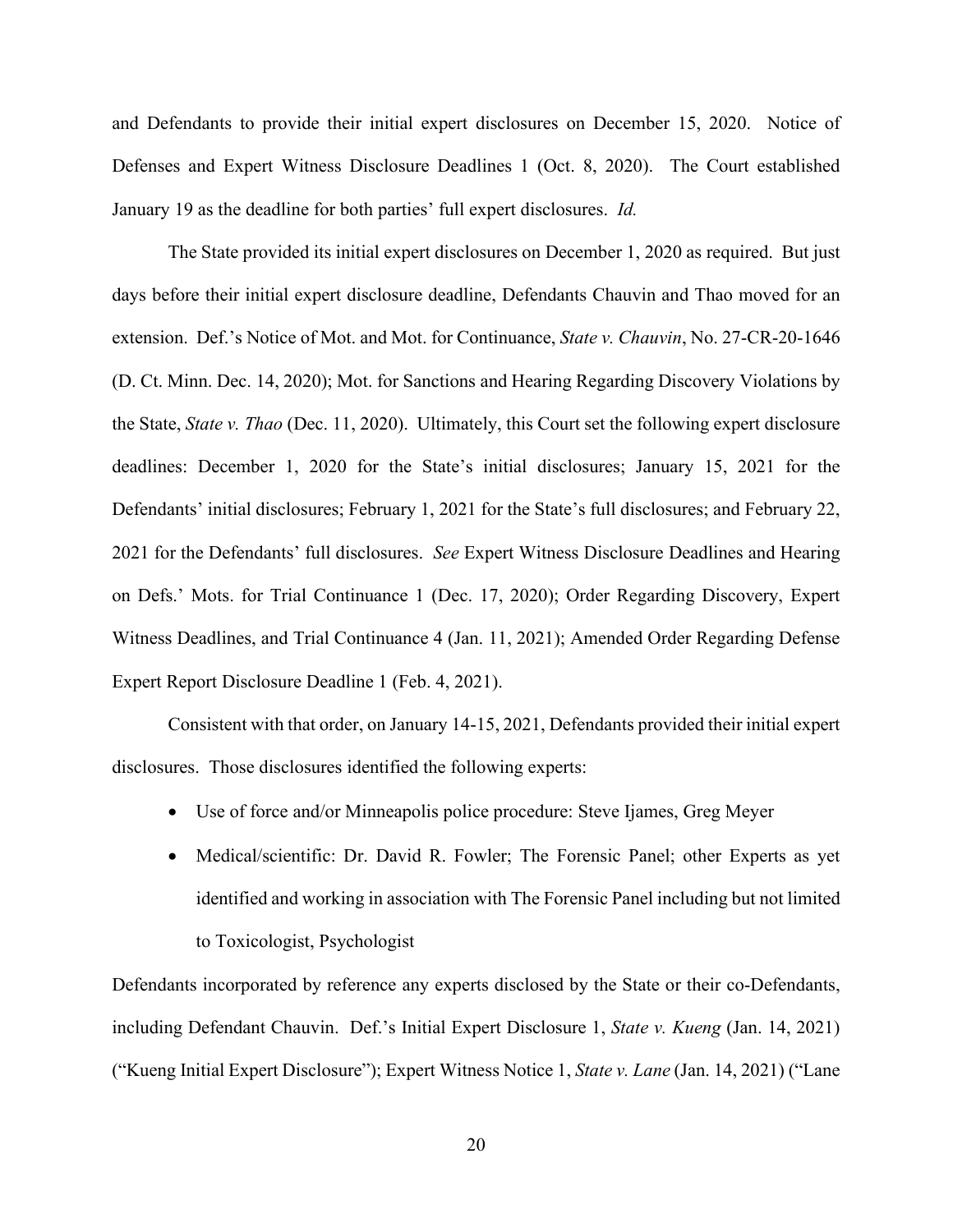Initial Expert Disclosure"); Def.'s Initial Expert Disclosure 1, *State v. Thao* (Jan. 15, 2021) ("Thao Initial Expert Disclosure"). Defendants Thao and Kueng also included an item designating "[o]ther Experts identified following the trial in *State v. Chauvin*." Kueng Initial Expert Disclosure 1 (italics added); Lane Initial Expert Disclosure 1; Thao Initial Expert Disclosure 1.

On June 8, 2021, following the trial for Defendant Chauvin, this Court *sua sponte* set yet another disclosure deadline for additional experts: December 15, 2021. Scheduling Order 2 (June 8, 2021) ("June 8 Order"). On October 6, 2021, the State moved to amend that scheduling order to establish a phased disclosure process for initial and full expert disclosures, similar to what the Court ultimately adopted in *Chauvin*. State's Mot. to Amend Scheduling Order on Expert Disclosures (Oct. 6, 2021). The Court denied that motion on October 11, 2021—more than two months before the December 15 deadline. Order Denying Mot. to Amend Scheduling Order (Oct. 11, 2021) ("Oct. 11 Order").

On December 15, 2021, the State disclosed to Defendants one additional expert and one supplemental expert report. Only one Defendant responded—Kueng. He re-disclosed Steve Ijames, the previously-identified use of force expert.

**2.** Defendants have had multiple opportunities to disclose experts: their original December 15, 2020 initial disclosure deadline; their revised January 15, 2021 initial disclosure deadline; their original January 19, 2021 full disclosure deadline; their revised February 22, 2021 full disclosure deadline; and their December 15, 2021 supplemental disclosure deadline. Indeed, the Court specifically gave Defendants *nearly eight months* after the verdict came back in *Chauvin* to evaluate and adapt their expert disclosures as necessary. This Court should not grant Defendants another opportunity to disclose additional experts now, less than two months prior to trial.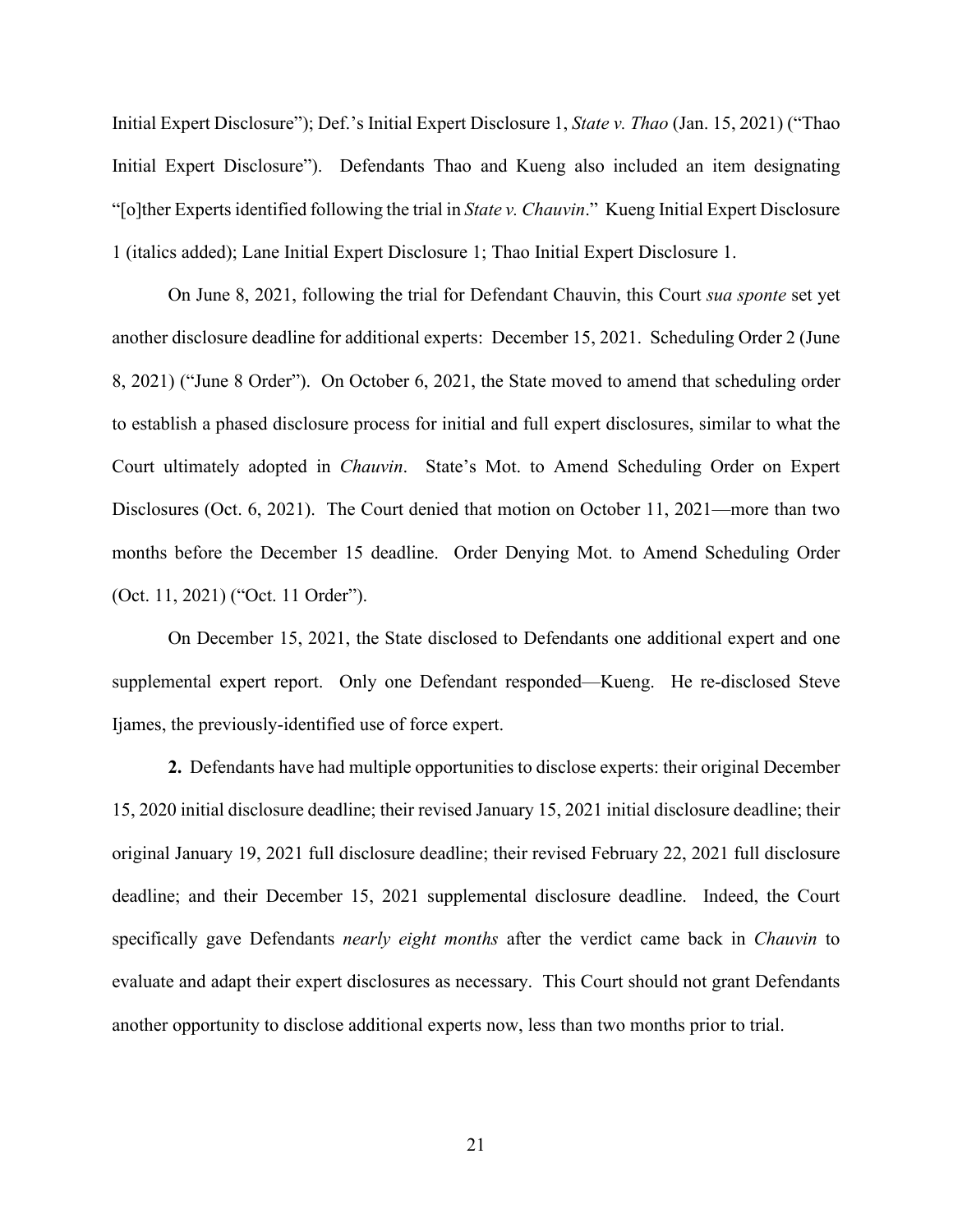Allowing Defendants to disclose additional experts at this stage is highly prejudicial. Defendants have had since February 1, 2021—nearly 500 days prior to the start of trial on June 13, 2022—to analyze the vast majority of the State's expert reports, to prepare responsive motions and expert testimony, and to adapt their trial strategy as necessary.<sup>[10](#page-21-0)</sup> By contrast, if Defendants disclose new experts now, the State will have *less than one-tenth* that amount of time to prepare before trial—and little time to prepare responsive motions *in limine* before the May 13 deadline. This presents a distinct risk of prejudice because each of the three Defendants is entitled to retain and present his own experts with unique theories. In fact, at the September 2 hearing, Defendant Kueng informed the Court that he would not be calling his disclosed medical experts; as a result, the State anticipates that at least one Defendant may name supplemental experts, if given yet another opportunity. *See* Tr. of Proceedings 8 (Sept. 2, 2021) (Mr. Plunkett: "At this time I'm withdrawing from my witness list, Dr. Fowler, as well as every expert that signed off on his expert report."). The State's experts cannot fairly predict who Defendants will choose as their experts. And the State's experts cannot possibly address as-yet unknown (and potentially new) theories on as-yet unknown (and potentially new) topics that will be addressed by as-yet unknown (and potentially new) Defense experts.

Further compounding the inequity, the State will have no opportunity to disclose additional experts in response to Defendants' disclosures—despite the fact that Defendants have had over a year to determine which experts to call in response to the State's disclosures.<sup>11</sup> And although the

<span id="page-21-0"></span><sup>&</sup>lt;sup>10</sup> On December 15, 2021, the State disclosed a supplemental report from Dr. Martin Tobin and one additional expert: Dr. Samuel Stellpflug.

<span id="page-21-1"></span> $11$  If the Court disagrees with the State and extends the supplemental expert disclosure deadline, that deadline should apply to both the State and Defendants. As this Court recognized in its June 8 and October 11 Orders, simultaneous deadlines best balance the rights and obligations of the parties with respect to expert witnesses with the need to allow the parties a reasonable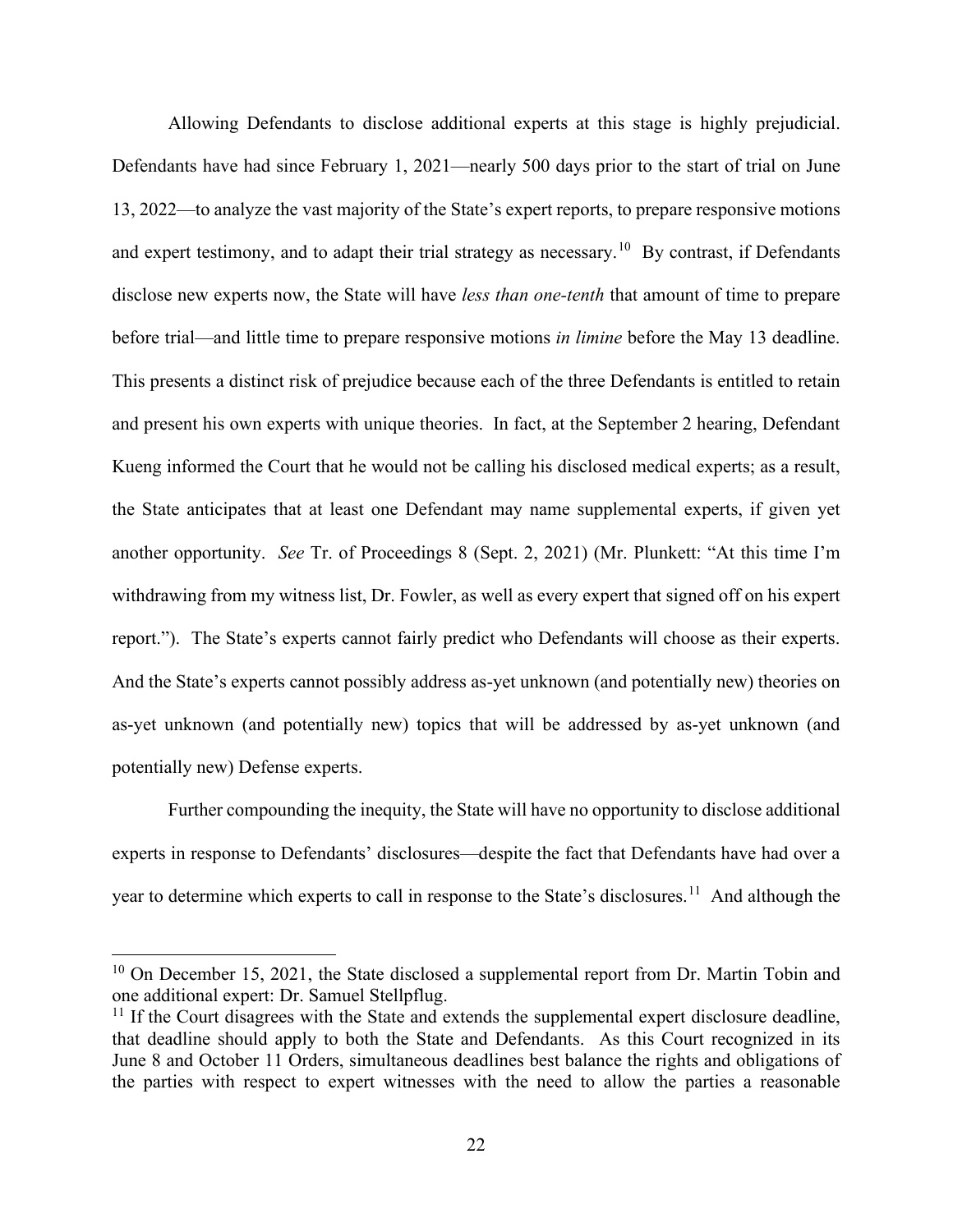State will endeavor to prepare and produce any responsive expert disclosures in a timely fashion, further extending the expert disclosure deadline increases the chance that the Court will need to resolve additional expert-related motions mid-trial.

For these reasons, the State respectfully requests that this Court not alter its prior scheduling order setting December 15, 2021 as the supplemental expert disclosure deadline.

## **B. This Court Should Limit Defendants' Expert Medical Testimony As Appropriate Under The Rules Of Evidence And Criminal Procedure.**

Defendants have disclosed one expert medical report in this case: the report from The Forensic Panel.<sup>[12](#page-22-0)</sup> The report purports to be a "multi-specialist, multi-disciplinary" collaboration between fourteen doctors of varying disciplines. But Defendants have only disclosed the findings, opinions, conclusions, and bases for the expert opinion of one of those fourteen doctors: the report's so-called "primary" author, Dr. Fowler.

As this Court ruled in *Chauvin*, Dr. Fowler may only testify to opinions that he is independently qualified to offer and may not introduce the opinions of other, non-testifying experts through hearsay statements. Order on State's Mots. *In Limine* 2, 4, *State v. Chauvin*, No. 27-CR-20- (March 24, 2021) ("MIL Order"). As a forensic pathologist, Dr. Fowler is generally qualified to testify to the cause and manner of Mr. Floyd's death. But The Forensic Panel's report also touches on topics and conclusions outside of Dr. Fowler's expertise, including but not limited to

opportunity to prepare for trial. Indeed, the Minnesota Rules of Criminal Procedure contemplate contemporaneous discovery. *See* Minn. R. Crim. P. 9.01, subd. 1 (setting omnibus hearing as target date for prosecution's discovery disclosures); Minn. R. Crim. P. 9.02, subd. 1 (same, for defense); Minn. R. Crim. P. 9.03, subd. 2 (imposing continuing obligation on both sides to disclose matters promptly).

<span id="page-22-0"></span><sup>&</sup>lt;sup>12</sup> This report was disclosed by Defendant Chauvin on February 22, 2021. Although Defendants Lane, Kueng, and Thao never formally disclosed this report as part of their initial, full, or supplemental expert disclosures, their initial expert disclosures also noticed "[e]xperts that have or will be disclosed in *State v. Chauvin*." Kueng Initial Expert Disclosure 1; Lane Initial Expert Disclosure 1; Thao Initial Expert Disclosure 1.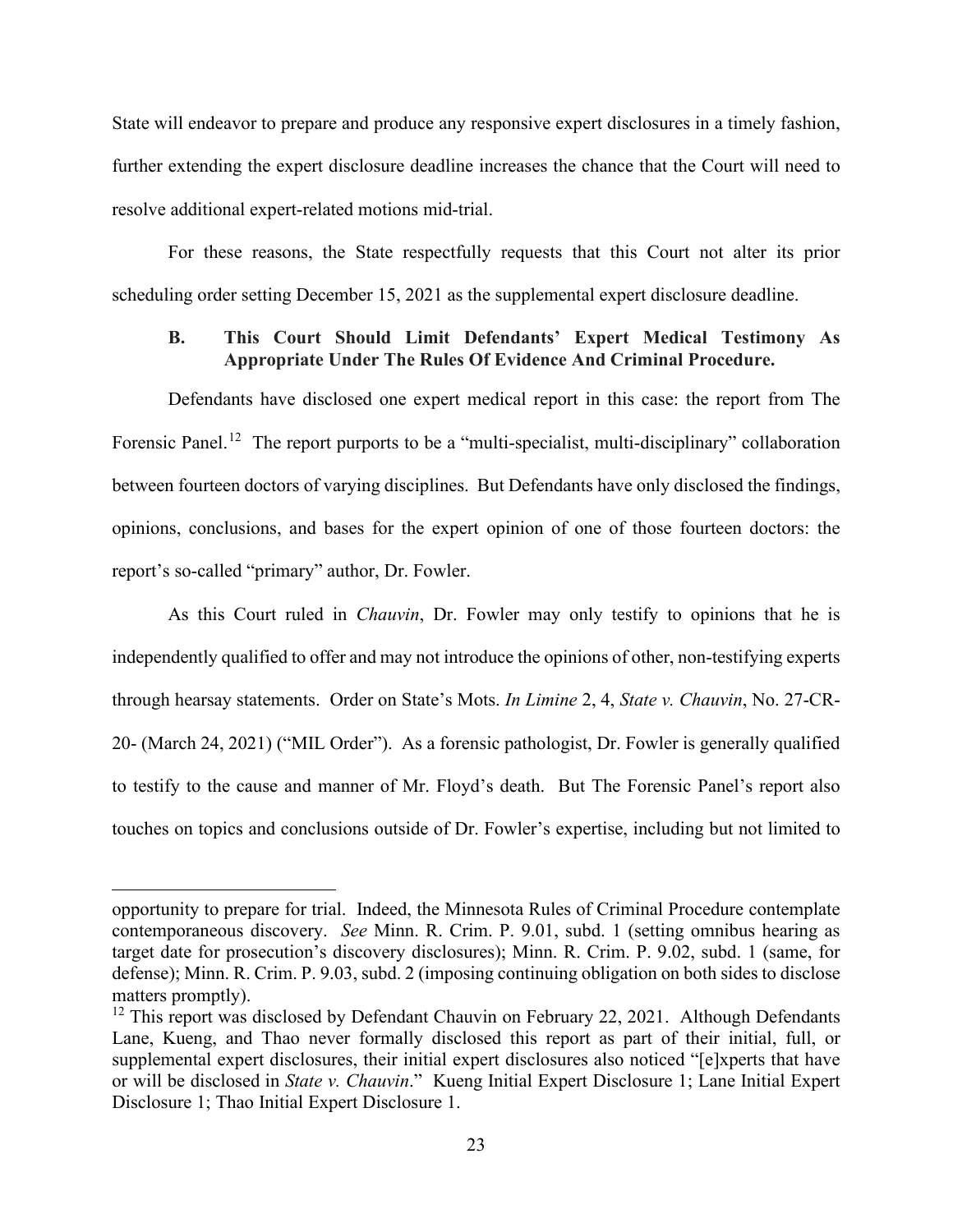detailed toxicology findings, comments on Mr. Floyd's and Defendants' psychiatric states, and observations about how medical treatment is administered. Under Rule 702, Dr. Fowler may not independently testify to these findings outside of his expertise. And under Rule 802, he may not introduce the findings and opinions of other members of The Forensic Panel through hearsay statements. Accordingly, if Defendants intend to introduce the aspects of the report outside of Dr. Fowler's expertise, Defendants may do so only if they have specifically identified those individuals and have timely disclosed "a written summary of the subject matter of the expert's testimony, along with any findings, opinions, or conclusions the expert will give, the basis for them, and the expert's qualifications," as required by Minnesota Rule of Criminal Procedure 9.02, subd. 1(2)(b).

**1.** As relevant here, the scope of expert testimony is limited by two Rules of Evidence. First, under Rule 702, "[i]f scientific, technical, or other specialized knowledge will assist the trier of fact to understand the evidence or to determine a fact in issue, a witness qualified as an expert by knowledge, skill, experience, training, or education, may testify thereto in the form of an opinion or otherwise." Minn. R. Evid. 702. Second, under Rule 801, an expert's statement is hearsay if it is (1) not made "while testifying at the trial," and (2) is "offered in evidence to prove the truth of the matter asserted." Minn. R. Evid. 801(c). "Hearsay is not admissible" unless an exception applies. Minn. R. Evid. 802.

As the Minnesota Supreme Court has explained, expert "testimony regarding the opinions of . . . nontestifying experts [is] inadmissible hearsay." *Bradford*, 618 N.W.2d at 793-794. In *Bradford*, the medical examiner who performed an autopsy on the victim testified at trial "that, in his opinion, [the victim's] death was a homicide." *Id.* at 790. But he then added that "he had consulted with other experts, *who agreed with his opinion*." *Id.* (emphasis added). The Minnesota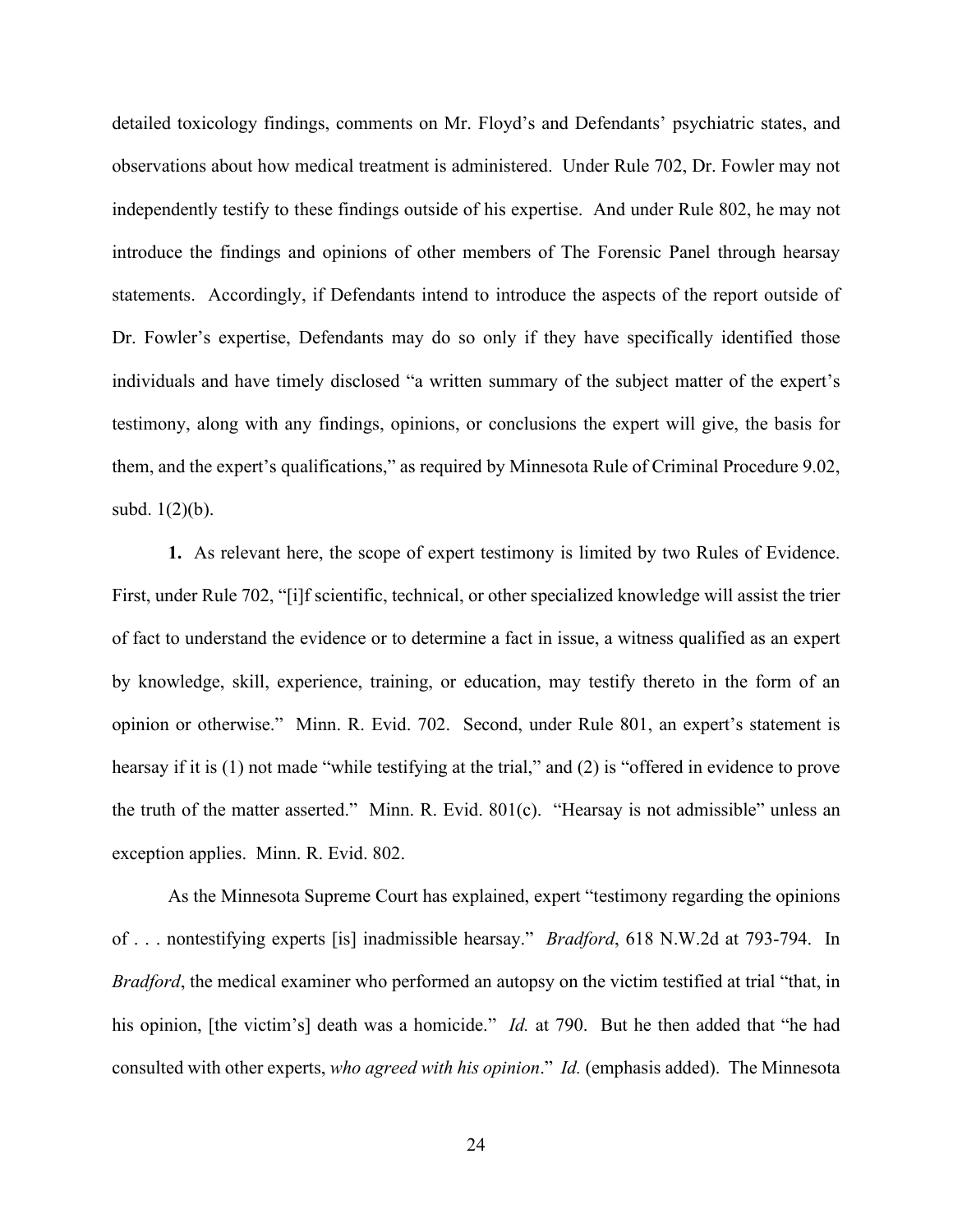Supreme Court held that this testimony was inadmissible hearsay and "did not fall into any applicable exception." *Id.* at 794. It explained that "[i]f the opinions of the nontestifying experts were to be admitted, [those] experts should have appeared and testified." *Id.*; *see id.* at 793-794 (explaining that Rule of Evidence 703(a) also does not allow an expert to testify "that two other nontestifying experts agreed with his opinion").

As this Court held in *Chauvin*, these rules limit Dr. Fowler's testimony "to what falls within the expertise of a forensic pathologist." Tr. of Proceedings Vol. 6, at 1132, *State v. Chauvin*, No. 27-CR-20-12646 (D. Ct. Minn. Mar. 15, 2021); *accord* MIL Order 2, 4 (explaining that Dr. Fowler's testimony is limited "to offering only those opinions that [he] is independently qualified to offer under Minn. R. Evid. 702"). And although Dr. Fowler was permitted to rely on other information from other experts and may testify that he "consulted with other experts," he may not repeat the substance of the non-testifying experts' opinions, analysis, findings or conclusions under the guise of his own expertise. *See* MIL Order 2, 4.

**2.** If Defendants wish to introduce the aspects of the report outside of Dr. Fowler's expertise, they must therefore rely on other experts. And Defendants may call those experts at trial only if they have specifically identified the other members of The Forensic Panel they intend to call and have timely produced the disclosures required by Minnesota Rule of Criminal Procedure 9.02, subd. 1(2)(b).

Under the Minnesota Rules of Criminal Procedure, if an expert "created" a report in preparation for trial, the expert's proponent need only disclose the report and underlying tests, experiments, or comparisons. Minn. R. Crim. P. 9.01, subd. 1(4)(a); 9.02, subd. 1(2)(a). But if the expert "created no results or reports in connection with the case," the expert's proponent must disclose "a written summary of the subject matter of the expert's testimony, along with any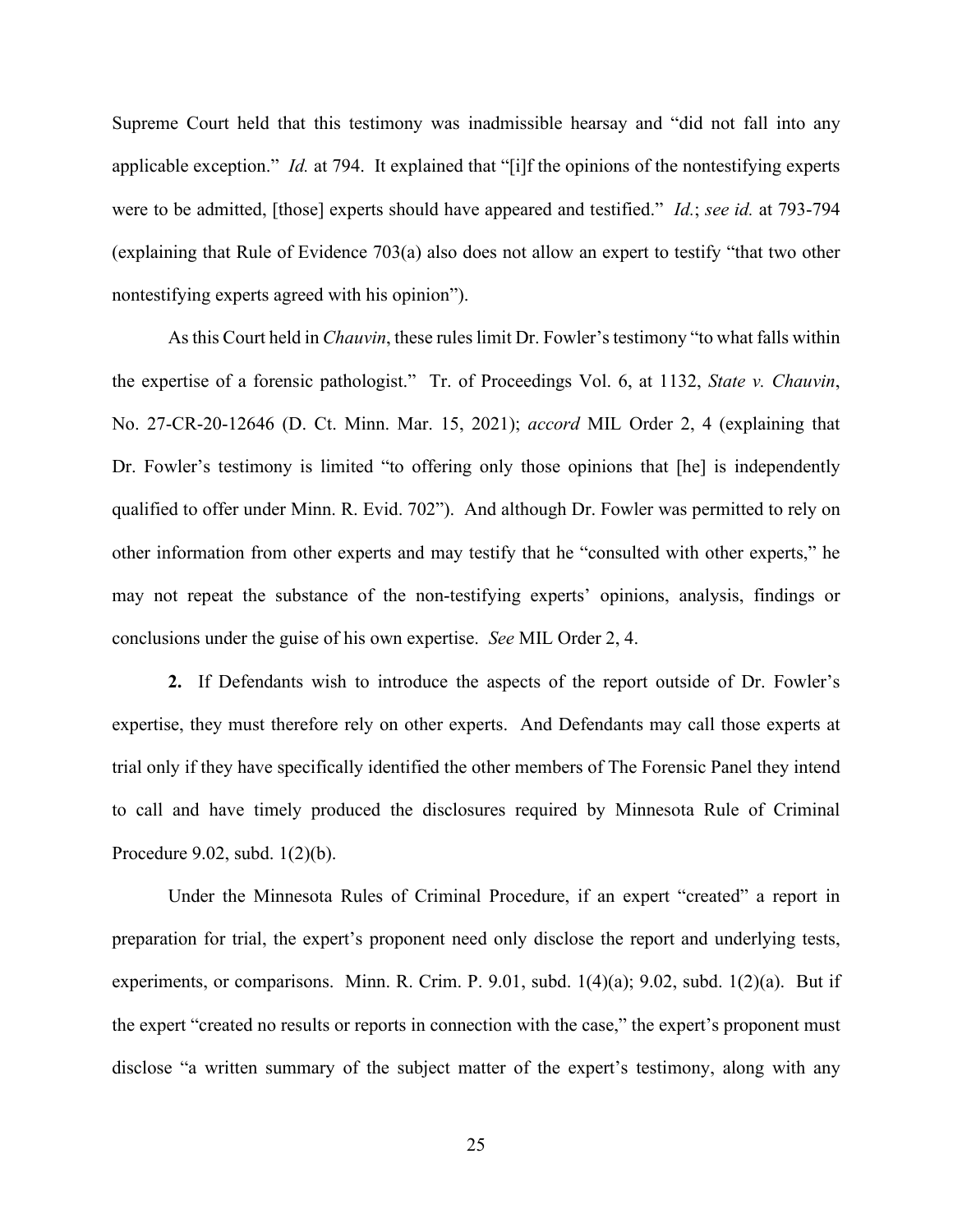findings, opinions, or conclusions the expert will give, the basis for them, and the expert's qualifications." Minn. R. Crim. P. 9.01, subd.  $1(4)(c)$ ; 9.02, subd.  $1(2)(b)$ . This rule applies equally to the defense and prosecution and ensures that, even where the expert does not independently prepare and produce a report, the opposing party has adequate notice of the scope and content of the expert's testimony. As the Minnesota Supreme Court explained, this requirement is founded on "the proposition that the ends of justice will best be served by a system of liberal discovery" that afford both sides "the maximum possible amount of information with which to prepare their cases and thereby reduces the possibility of surprise at trial." *State v. Patterson*, 587 N.W.2d 45, 50 (Minn. 1998) (internal quotation marks omitted).

Defendants must therefore timely disclose the information required by Rule 9.02, subd. 1(2)(b), before calling any of the thirteen members of The Forensic Panel who contributed to Dr. Fowler's report. Although the Rules do not specifically address this situation—where an expert report has one "primary" author and several "contributing" authors—the implication of these requirements is that where the report alone does not provide sufficient notice of an expert's testimony, the defense must provide the disclosures identified under subdivision 1(2)(b). That is the case here for two reasons.

First, Dr. Fowler "created" the disclosed report. The report identifies Dr. Fowler as the "primary" author. The remaining thirteen experts, by contrast, merely "contribut[ed]" to the report. Moreover, Dr. Fowler repeatedly testified in *Chauvin* that this report was his work product. Dr. Fowler stated that he "prepared," "wrote," and "submitted" this report, and that it "contain[ed]" his opinions. Tr. of Proceedings Vol. 25, at 5595, *State v. Chauvin*, No. 27-CR-20-12646 (D. Ct. Minn. Apr. 14, 2021) (Question: "You wrote a report containing your opinions in this case and it is dated on February 22, 2021, right?" Answer: "Yes."); *id.* at 5622 (Question: "And you testified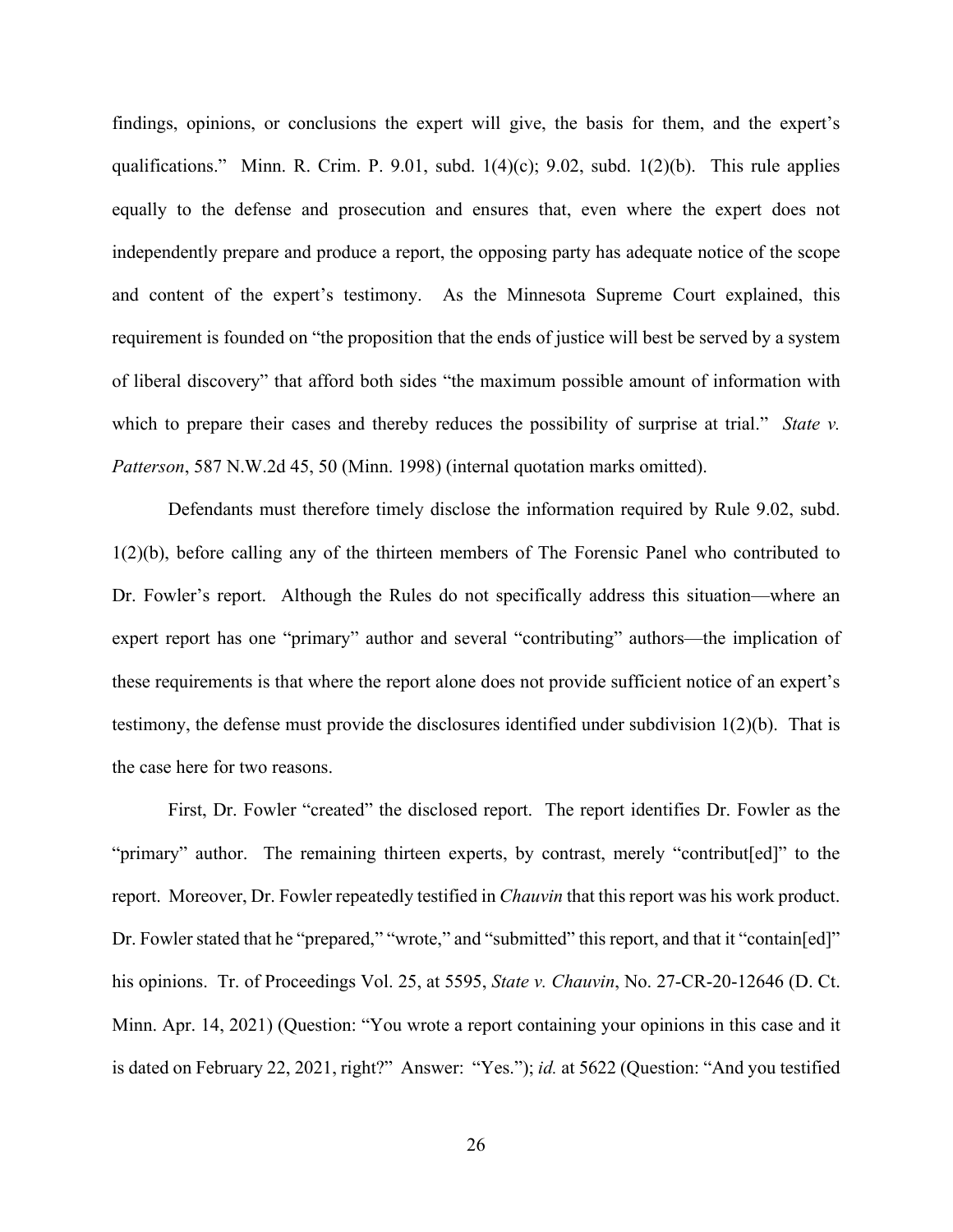that your report was submitted on February 22nd of this year; correct?" Answer: "Correct." Question: "Did your report that you prepared include your assessment involving the potential for CO2 or carbon monoxide or carbon dioxide in Mr. Floyd?" Answer: "Yes, it did."); *see id.* at 5596, 5598, 5616, 5618 (Dr. Fowler agreeing that this was "[his] report"). By contrast, Dr. Fowler characterized the other members of The Forensic Panel as "peer reviewers," rather than "authors" of the report. *See, e.g.*, *id.* at 5459, 5461, 5462.

Second, absent the required Rule 9.02, subd. 1(2)(b) disclosures, the State cannot fairly identify and predict what topics each of the thirteen "contributing" authors might address. As Dr. Fowler explained, several other forensic pathologists reviewed his report, along with "additional individuals in behavioral health, pulmonary, pulmonologists, emergency room physicians, toxicologists, that were present as part of the evaluation team." *Id.* at 5461-62. But Dr. Fowler's report does not specify what opinions or findings each of these individuals contributed; what, if any, aspects of Dr. Fowler's opinion or report they agreed or disagreed with; or what information each expert reviewed in reaching those conclusions. *See id.* at 5462 (Dr. Fowler explaining that the "peer reviewers are given a similar but sometimes slightly less onerous package of materials" as the "primary reviewer," and that the peer reviewers "have the opportunity to evaluate and critique [the primary reviewer's] opinion"); *id.* at 5459 (Dr. Fowler explaining that "experts in all sorts of medical fields" can be assigned and contribute to a case); *id.* at 5460 (Dr. Fowler opining "that this was such a complex and difficult case that this would better fit working through The Forensic Panel"). Moreover, even if the State could fairly isolate the topics on which the Defense might call additional experts (such as toxicology), that is still not adequate notice, as the list of contributing authors includes multiple members of certain specialty fields, including three toxicologists (Dr. Gary Kunsman, Dr. Sara Schreiber, and Dr. Ashraf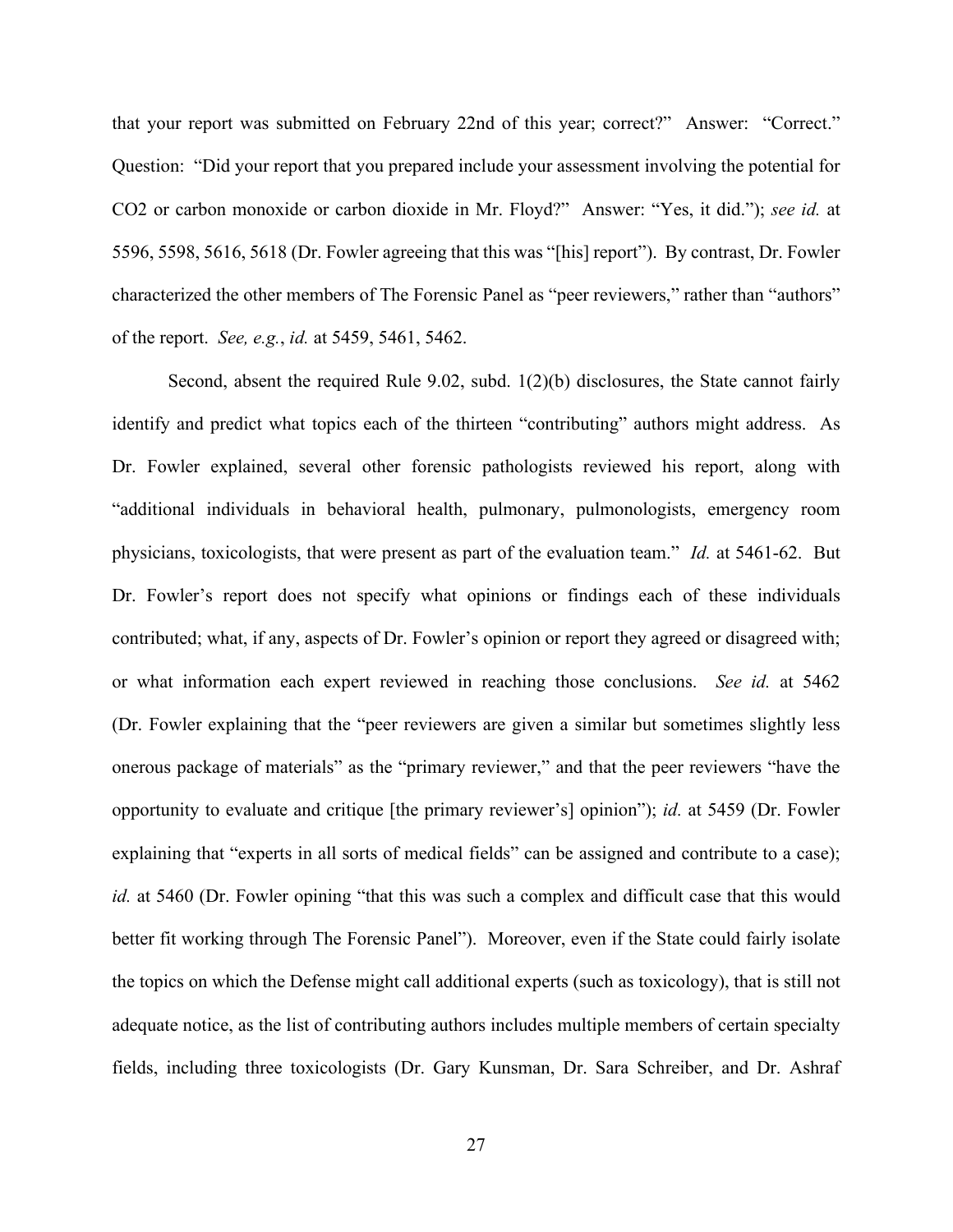Mozayani). The Rule 9.02, subd. 1(2)(b) disclosures are therefore necessary to ensure the State has adequate notice of and opportunity to prepare to challenge Defendants' expert testimony.

For these reasons, Defendants should be prohibited from calling other members of The Forensic Panel to introduce the aspects of Dr. Fowler's report outside of his expertise, unless they have timely disclosed the information required by Rule 9.02.

## **CONCLUSION**

For the foregoing reasons, the State respectfully requests that the Court maintain its prior decisions regarding audio-visual broadcasting, sequestration, and the expert disclosure deadline. The State also respectfully requests that the Court enter an order limiting Defendants' expert medical testimony as required under the Minnesota Rules of Evidence and Criminal Procedure.